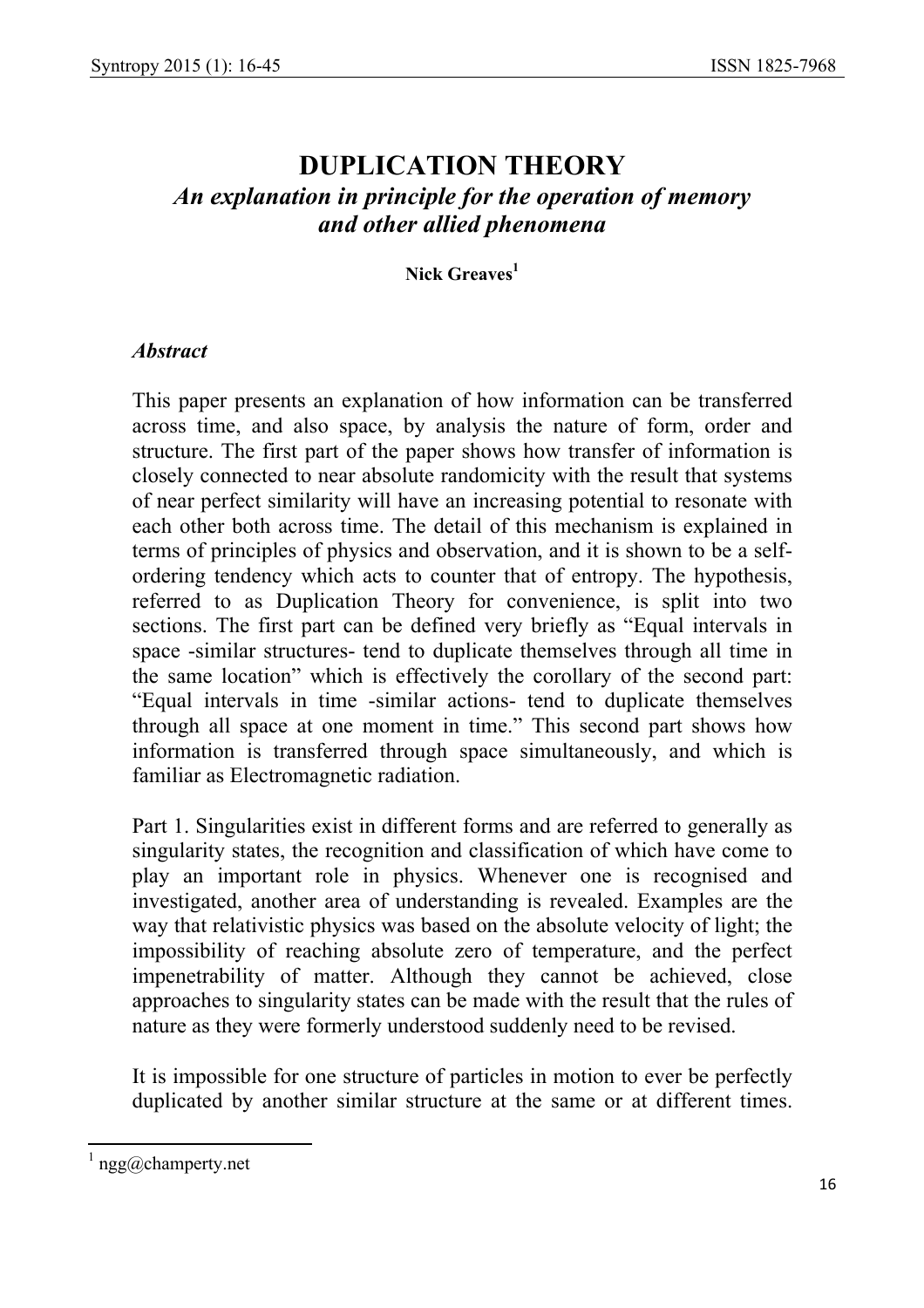This is partly as results of Heisenberg's Uncertainty Principle, and accords to the definition of singularity state since it can never be attained. However it is possible for close approaches to be made to perfect structure duplication, and when this occurs so that the two different identities are very close to becoming the same object, they will start to resonate. This resonance is explained as being a direct equivalent to the familiar process whereby two protons of hydrogen can be fused together to convert into one of helium, with a small element of their combined mass, being converted to radiation energy. The reason there cannot be perfect fusion is a side effect of the Uncertainty Principle as is the reason that two structures can never be perfect duplicates of each other. The two effects are directly equivalent and as two similar structures approach the singularity state of perfect duplication there will be an increasing potential for the mass of one structure, presumably that later in time, to start to convert to radiation, which never occurs since the composite particles of the earlier structure are in motion and the later structure, according to the minimum energy principle, will move to duplicate the motion of the earlier.

This principle is applied to the brain as an example of billions of neurons firing in a highly ordered manner to create visual images of the external world and also rational thought. This must involve highly ordered microstructures and an assumption is made that the resulting electrochemical currents create EM interference patterns beyond the brain which are viewed as holographic images replicating external reality. If a specific structure created by firing neurons at an earlier time is duplicated and introduced later into the same brain cells, and if there is no other data coming in through the senses to disturb the process, the later neurons will fire in such a way to duplicate the sequence of earlier visual images and thoughts.

Such an effect is remarkably similar to what can be observed from subjects in hypnotic trance when they are instructed to relive some previous sequence of events from their earlier existence, and the assumption is made that in deep trance, neurons in the brain are firing in near perfect randomicity. It is conjectured that this process is the basis of eidetic memory or perfect recall, and that working memory consists of a telescoping of much reduced sequences of such memory flows, with each sequence instigated by a source of information stored physically somewhere in the brain, probably in a similar form to that exercised by DNA molecules.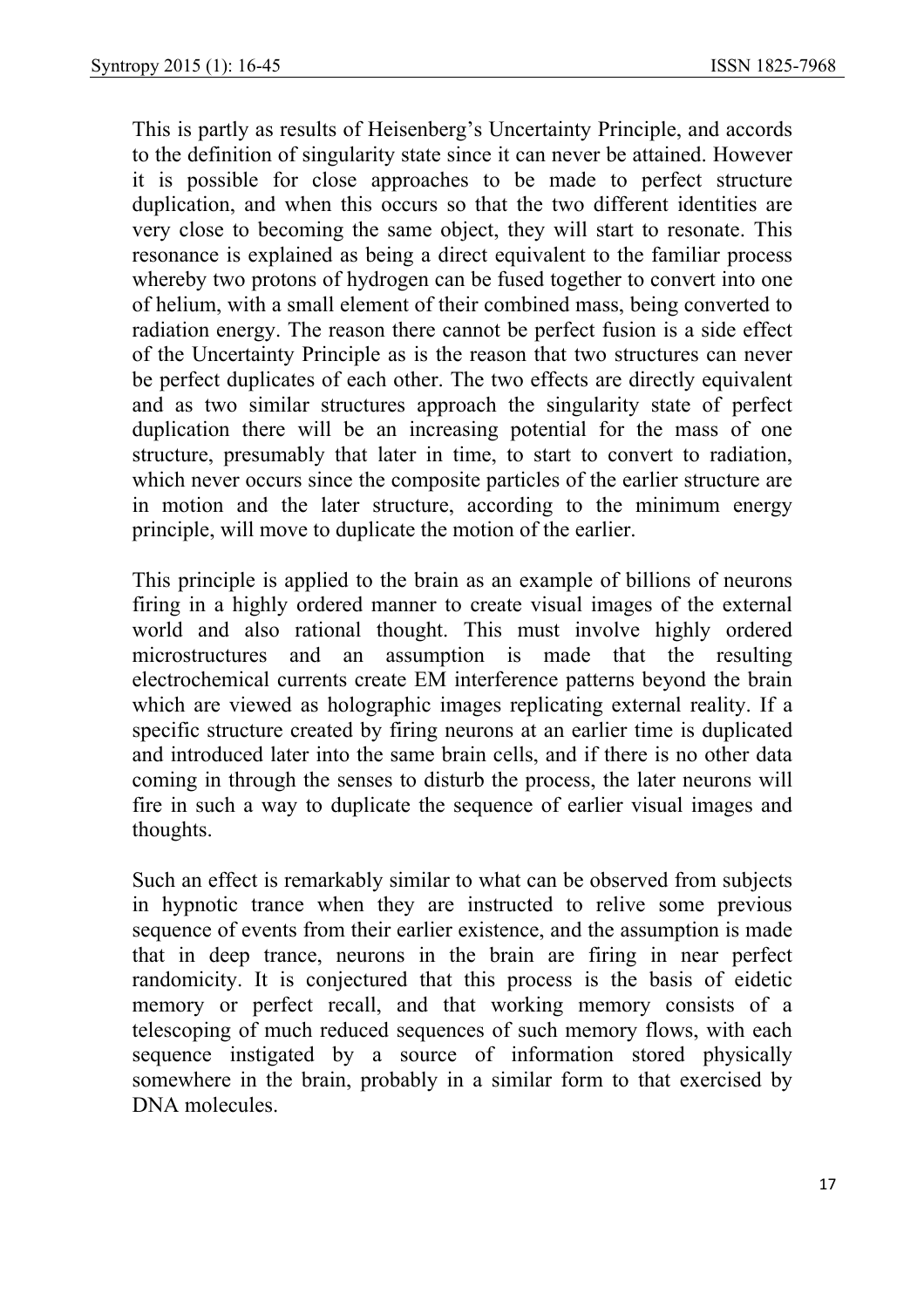Part 2. An alternating current is a repetition of the actions of billions of identical electrons with identical charge, passing back and forth past one location at identical intervals of time, giving rise a number of degrees of duplication. These can be defined as singularity states in that the actions of one electron can never be perfectly duplicated by another, but close approaches can be made, for which ex hypothesi, it might be anticipated that rules of nature as they were formerly familiar, need to be revised due to anomalous new effects. This happened when force at a distance was first demonstrated by Faraday's experiments, so that Maxwell was later able to qualify these observations with his field theory of electromagnetism. It is proposed that electromagnetism could be defined in terms of Duplication theory as follows:

"Equal intervals in time -similar events- tend to duplicate themselves through all space at one time." This interpretation of the way EM action is transmitted without the photon serves to reinforce the first definition of structure resonance in that the words time and space are interchangeable in each without losing meaning, so that one is a precise the corollary of the other. Further qualification of this way of defining EM radiation is given by applications of the theory to well-known phenomena.

Applications of both parts of the theory are given to show they might apply to various phenomena including memory, intuition, consciousness, probability and symmetry, quantum entanglement and inertia.

Keywords: *similar structures and events, singularity state, uncertainty, resonance, holographic image, randomicity*

### *Introduction*

Duplication theory postulates that similar structures resonate through time and that there is also a corollary effect that similar actions resonate simultaneously through space, and this is explained in terms of principles of physics. It was deduced in a period of voluntary absence of two years from office life in the West End of London as a commercial development surveyor. It was resolved entirely from observation and a fair amount of random study of anything that caught my attention during about 18 months residence in the old reading room of the British Museum in the late 1970s, now alas converted into an exhibition centre. As a student in the mid-1960s studying law I had seen a stage hypnotist at work and was impressed by the extraordinary capabilities of people, who when under hypnotic trance, were capable of reexperiencing episodes in their past in apparently perfect detail. One of the subjects I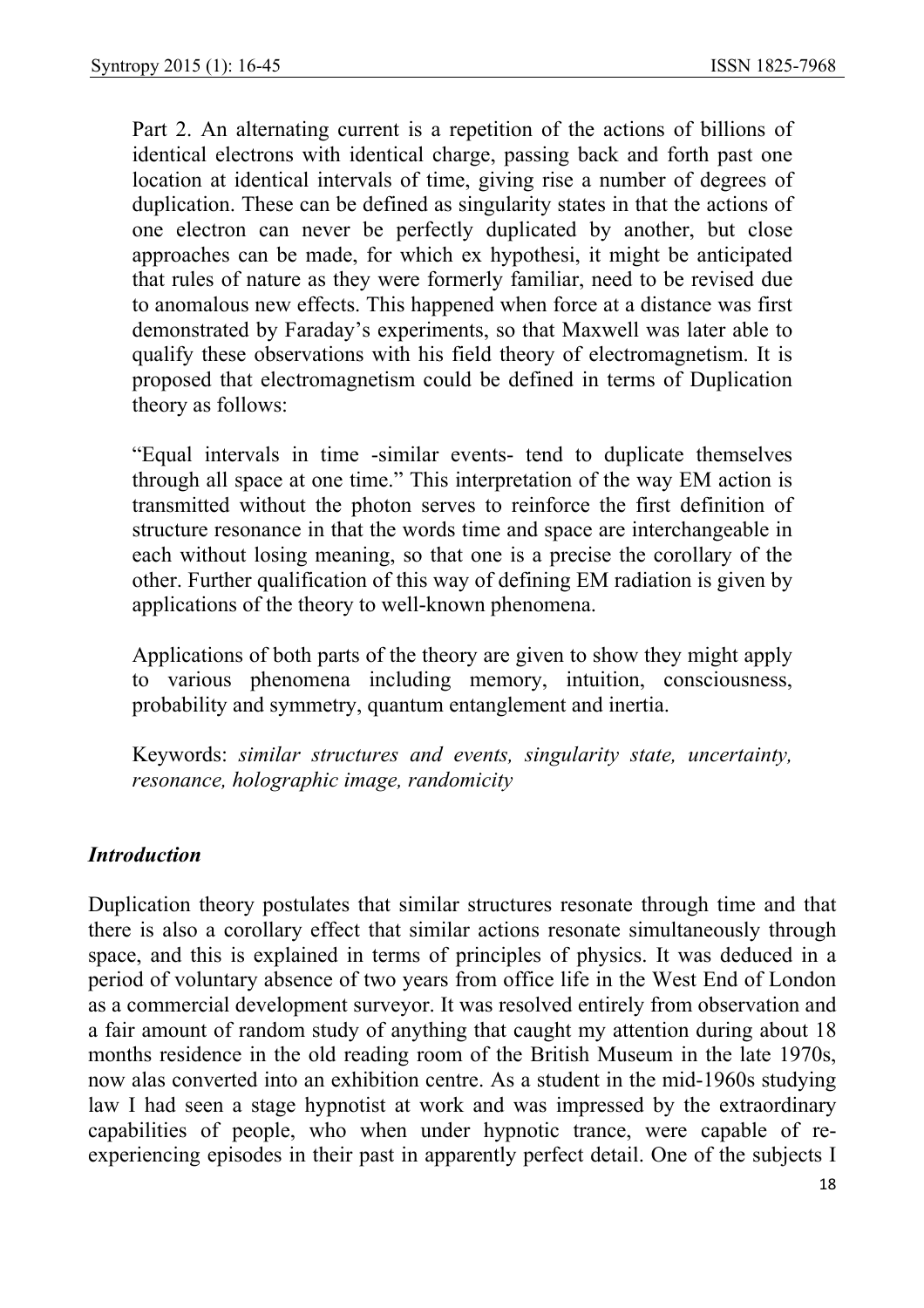covered in the reading room was hypnosis and the trance state, which reinforced my assumption that such powers of memory could not physically be stored in the brain: there had to be some external process involved. This initially prompted the possibilities of an explanation based on resonance.

Copies of an early roughly drafted paper were sent to a few luminaries at the time including Arthur Koestler, and John Beloff (founder of the KPU unit of Edinburgh University). Koestler recommended I should write to David Bohm since my proposals were similar in many respects to his. Little came of this, although Beloff continued to be encouraging. Nothing transpired for another few years until I read Rupert Sheldrake's first book in 1983, after which I met him and we have been in regular contact ever since, and I started to take my hypothesis a little more seriously. My hypothesis is not based on experimental work or formal academic studies, and although it was originally a fascination with ESP that drew me into attempted explanations for precognition and telepathy, I decided to delete most references to such topics in my later work. As I wished to be taken seriously by the physicists, I concentrated instead on the operation of memory since nobody can deny its existence, with the added attraction of it being a tabula rasa: nothing is known about its basic mechanism. Most members of the physics community are categorically deterred by any mention of ESP so after 2009 I have excised descriptions of how my theory applies to some aspects of ESP from web site. However a theory which shows how information is transferred over time must immediately appear relevant to the paranormal.

The theory shows how and why it is impossible to have two perfectly similar structures in the universe either simultaneously or at different times. It then postulates that this occurs due to the same reasons that two particles cannot occupy the same space simultaneously: that the impermeability of matter is directly equivalent to the statement that there can never be two identical structures in the universe. Perfect fusion of matter and perfect structure duplication are both equivalent singularities, and equally unattainable. However, close approaches can be made to singularity states, as in nuclear fusion when matter converts to radiation energy. It is then posited that there is an equivalent potential for energy release from matter conversion when structures identical to the point of near singularity start to interact or resonate across time and space.

A number of basic statements of principles or observations will first be listed with some subjective interpretations. These will be combined, making certain assumptions, to deduce the theory and then its application to various phenomena will be described. Since no experimental work was carried out, I often lapse into the first person singular rather than the passive sense in order to explain the development of the theory, which seems to me clearer in explanation in a part narrative account of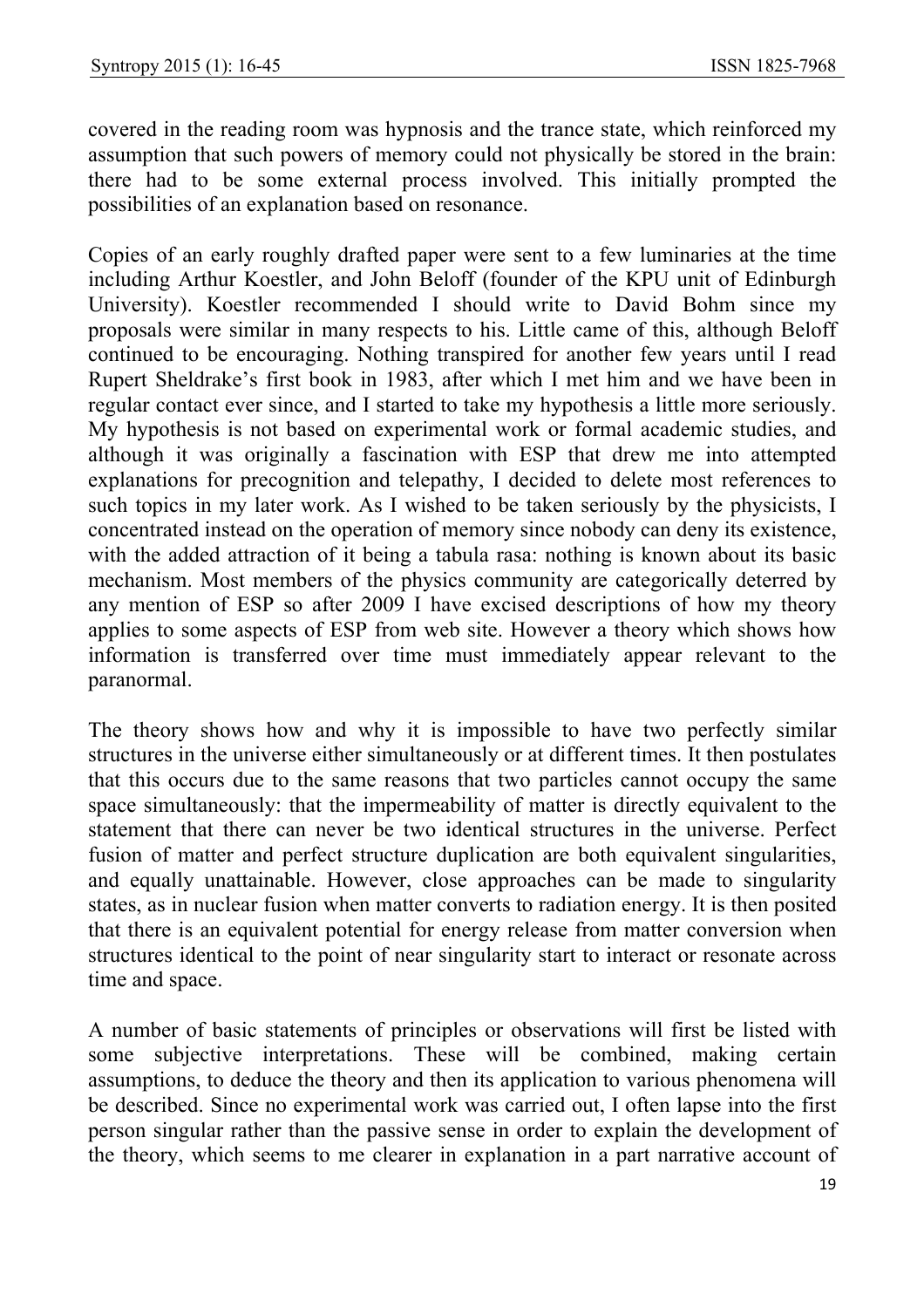how the various observations were made and combined, it being a speculative and subjective exercise. I refer to my work as Duplication Theory for brevity and convenience, although it is more accurately a hypothesis, which shows how there is a principle of self-organisation, what Schrodinger described as 'order from order', to counter the effect of its opposite tendency, entropy.

### **Observations and statements of principles used as a basis of explanation**

- 1. All energy in the form of rest mass exhibits a tendency to coalesce together: gravitation.
- 2. All energy in its unstructured state of radiation disperses in all directions at the absolute velocity of light. This leads to the second law of thermodynamics that entropy always increases, so that systems tend to run down and become more random.
- 3. All systems tend to their most stable state, that containing the least energy. This is the basis of the minimum energy principle, although it can be expressed in varying forms.
- 4. Singularities have become established, and will be referred to in this paper generally as singularity states. The recognition, classification and investigation of singularity states have come to play an important role in the way physics progresses. Whenever one is ascertained and investigated, another area of understanding is revealed. For instance, Euclidean geometry depends on the singular definition of parallel lines meeting at infinity; Newtonian physics on the assumption that energy can never be destroyed; relativistic physics on the singular velocity of light. Possibly another field of fusion physics will be disclosed on learning more about the existence of black holes. It is observed that although singularity states cannot be attained, close approaches can be made, and current laws of nature always have to be altered and modified to accommodate novel unfamiliar effects that are produced on the recognition of a hitherto unanticipated singularity state.
- 5. All particles are in constant motion and can never be made absolutely stationary except theoretically at the singularity state of absolute zero temperature.
- 6. Heisenberg's Uncertainty Principle states that a particle may have position or it may have velocity (momentum), but it in any exact sense it cannot have both. It can be alternatively stated as follows: Because very small elementary particles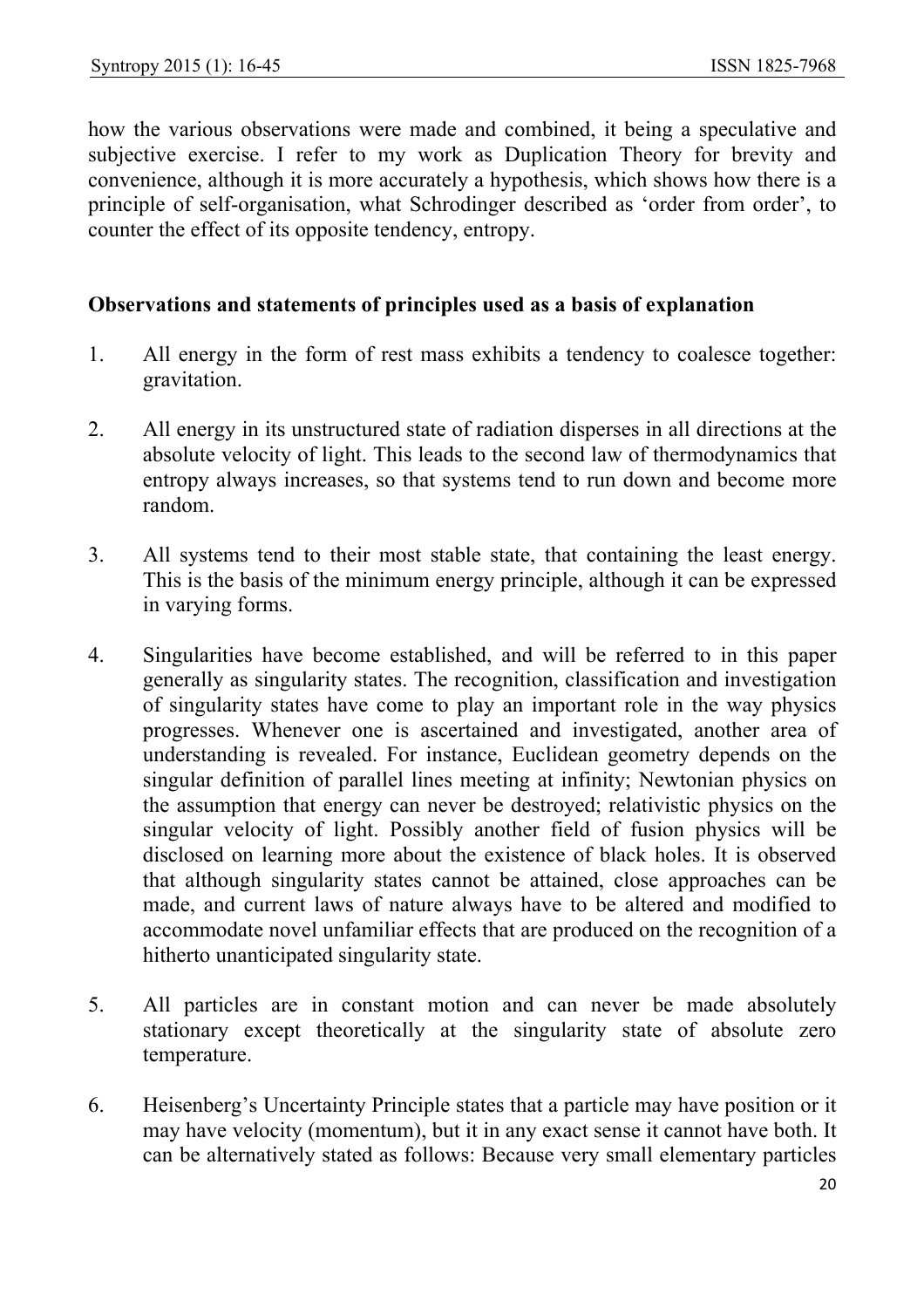move very fast in relation to their dimensions, and are never stationary (5), it is impossible for an observer ever to be sure of their precise location. One reason for this, apart from the signal to the observer interfering with the motion of the particle, is that by the time that the light from the particle has reached the observer across astronomical distances relative to the particle's dimensions, it will have moved into a new location whose whereabouts cannot be accurately predicted.

- 7. Two particles cannot occupy the same location at the same time, although close approaches can be made to this singularity state. This has little to do with any physical notions we may have of solidity from sense of touch. It concerns more the fact from 6, that if the location of one particle is always uncertain, then we can never be sure that two particles are occupying the same space simultaneously. This is equivalent to saying these two particles can never occupy the one location at the same time, and to be consistent, then neither can one of the particles ever occupy that same space at any other time. This is for the same reason that one can never be certain of the location of any particle in motion. A brief elaboration of this nice point follows: Einstein showed that although a particle could travel very close to light velocity, it was an unattainable singularity state. Matter travelling at light speed could never be detected since no signal could ever be transmitted that would ever reach any observer: if something is incapable of detection, it is the same thing as saying it can never happen: the rationale in 6.
- 8. The concept of geometrical structure is fundamentally based on the perception of the repetition or duplication of equal intervals in space, or harmonics of such intervals. Elaborating briefly, there is no structure in a particle system in random motion (a gas cloud) but when a number of composite particles arrange themselves at equal intervals within the system, then pattern will become perceivable, and with the imposition of order, structure becomes apparent. It is the near singularity of duplication of equal intervals that creates perceivable structure out of indecipherable chaos.

### *Combination of the above eight observations*

A. A structure can be precisely described mathematically as the spatial relationship between its component particles. From 6 we can never be sure of the precise location of any of these particles with respect to each other, so that it must be impossible to produce a perfect duplicate of one structure with another, either simultaneously or at any other time. Perfect duplication of structure is a singularity state.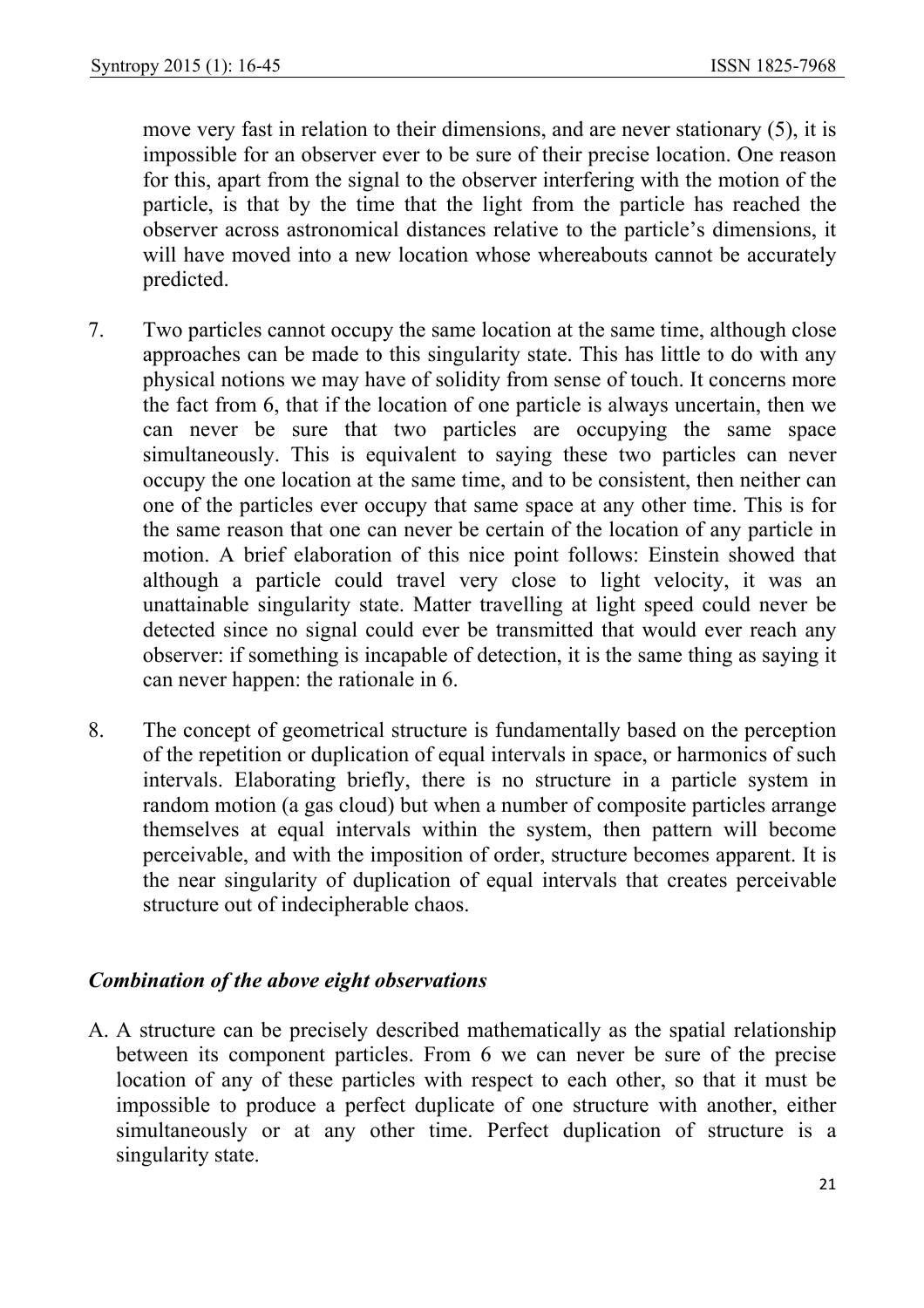- B. The singularity of perfect fusion mentioned in 7 and perfect structure duplication are both the result of Heisenberg's uncertainty principle (6). It might be reasonable to anticipate that close approaches to both singularity states might tend to produce similar results, springing as they do from the same cause. Ignoring the detailed mechanics of the transaction, two hydrogen nuclei, when compressed together, tend increasingly to occupy the same location, in spite of their electrostatic repulsion. The end result is that beyond a certain limit of pressure, they suddenly fuse closer together, transforming into the more stable element helium, releasing as radiation energy some of the separate particles' rest mass not required for binding the structure together. This paper maintains that, similarly, as two structures approach perfect duplication they will tend to interact so that a small percentage of the rest mass of the later in time will demonstrate an increasing potential to convert to radiation. Such near identical structures never disintegrate this way because no structure remains stationary (6) to allow duplication to be sustained long enough to convert. In anything less than perfect circumstances, only the potential to convert is realised. The composite particles of the later structure continue to duplicate the ensuing action of the earlier moving structure in accordance with the minimum energy principle (3). In other words, the later structure will alter to minimise the energy of the rest mass of its composite particles, by moving to such new locations that will increase their potential to convert to radiation energy. This will only occur if there are no external circumstances and forces at play to interfere with the otherwise random movement of the particles surrounding the two separate structures.
- C. The resonance effect is assumed to be additive so that it will increase with the degree of complexity of the original structure duplicated. The greater the repetition of equal spatial intervals, or the more structured an object is, the greater resonance potential it will possess.
- D. From B the action of any later structure in time in the same location will resonate with an earlier structure's action. The 'same' location is not meant in absolute terms in space, but the same relative to its immediate surroundings. If a particle structure exists within a vast number of similar surrounding particles in random motion, then if a similar structure is precipitated within another similar particle system also in random motion, but at another time and place, this is effectively the 'same' location as far as the structure is concerned, relative to its surroundings on the same scale.
- E. If not exposed to forces of external perturbation, molecules in a gas cloud move in nearly perfect random motion. If the motion were perfectly random, then it would be perfectly ordered since every particle would then be at equal distances apart,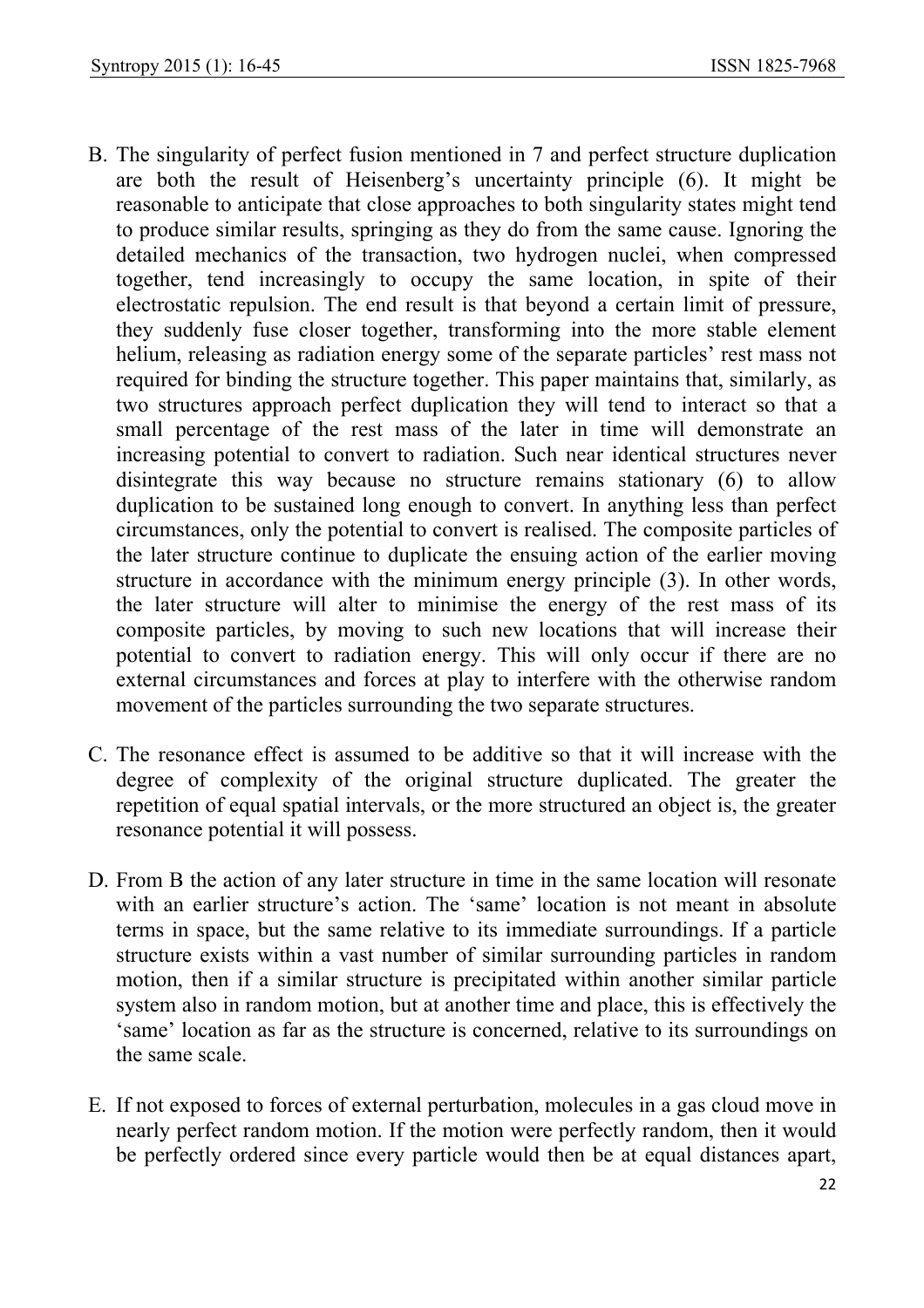and their motion would have to be identical. This never happens in nature, since perfect randomicity is another singularity state, and close approaches are rarely observed. One of the reasons for this is that all mass is affected by gravitational fields of other masses nearby whose forces will disrupt the perfect random motion of a system. However, should a system somehow avoid perturbations of the fluctuating gravitational field and closely approach perfect random motion, it might be anticipated from 8 that extraordinary phenomena might result. One means of reducing gravitational fluctuations would be to surround a structure with a large system in random motion, provided the components of the structure were similar to those of the structure. The large numbers of surrounding randomly moving particles would have a blanketing effect to smooth out distortions in gravitation caused by large masses nearby. Again, if the composite particles of the structure were of minimal rest mass, say electrons, gravitational fluctuations would be less disruptive to their free random motion, than if they were massive. Diagrams 1,2  $\&$  3 below are set out to illustrate increasing order from randomicity.



*Diagram 1 – Very few gas molecules in irregular motion at varying velocities apart. No degree of perceivable order and pattern at all* 



*Diagram 2 – Greater number of gas molecules in same volume. Greater degree of uniformity of distances apart and velocities of molecules*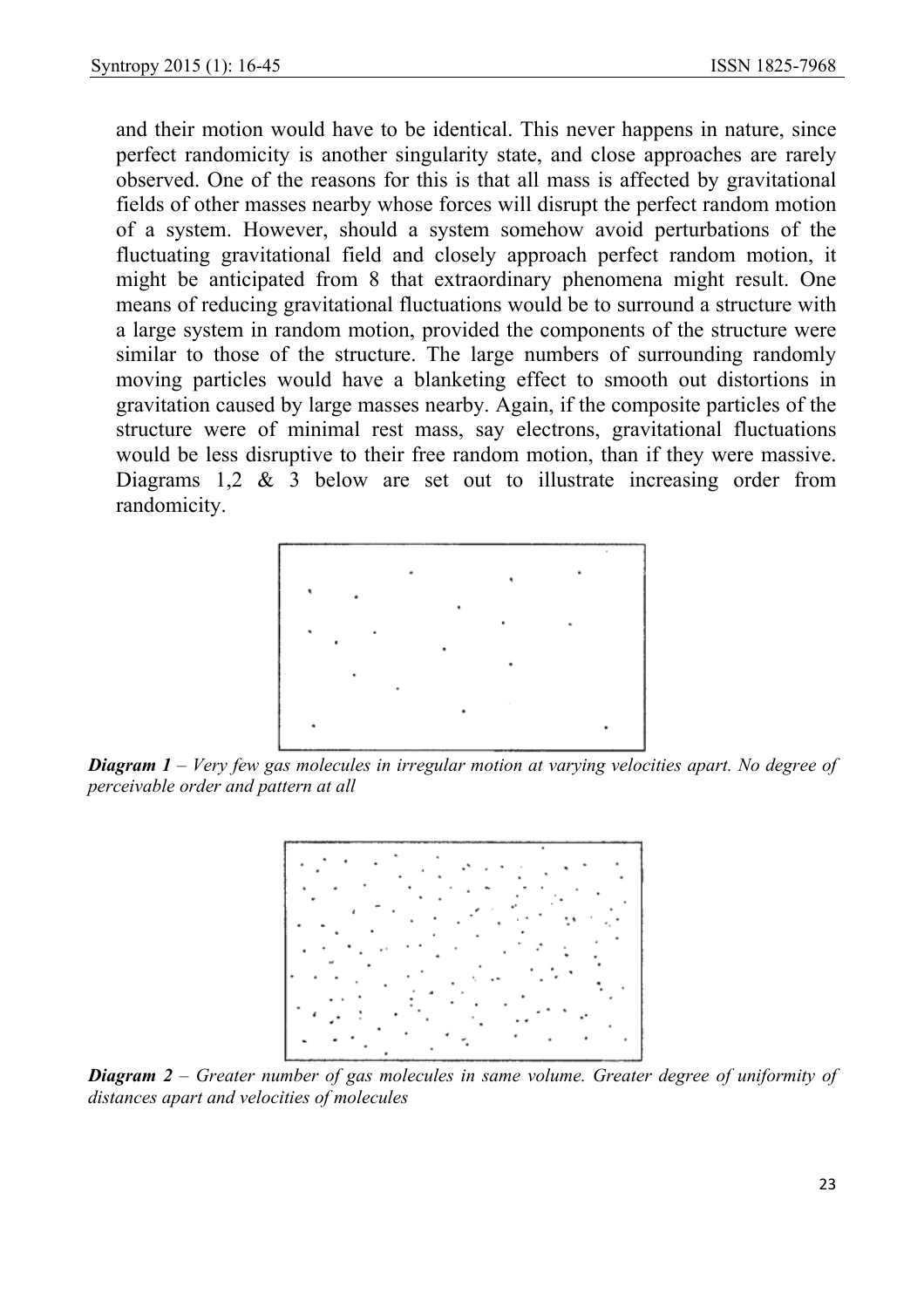

*Diagram 3 – Great numbers of molecules in same volume, all in motion, which will be at similar velocities and the spacing between molecules, will be very similar. As the pressure of the gas increases, so will the complexity of the contained structure of its component molecules increase, as will their order and pattern.* 

- F. Ilya Prigogine won a Nobel Prize for showing that as a system's state of disorder was accelerated, that system became self-ordering. From 8, the concept of order and its perception is based on the duplication of equal intervals in space, so that when random motion is near perfection and singularity, the resulting self-ordering manifests itself as an increasing potential to duplicate any other structure in the universe. This is because the most perfect form of order is a perfect duplicate of an existing structure. If a specific particular structure were to somehow be inserted into an otherwise random system, then that structure will automatically move to duplicate the structure in the external universe that it most resembles.
- G. One of the finest examples of an intensely complex system onto which order might be imposed is the brain, in the form of billions of neurons interconnected through the firing of neurons, to give unceasing motion of electrochemical impulses. An assumption is made that rational thought must impose pattern and order on these firings, but in the trance state, with all external information from the senses excluded, then because the neurons never stop firing, they will be doing so randomly in that part of the brain controlling consciousness. Structures of electrical impulses with negligible rest mass will be little affected by fluctuations in gravitation. If it is further assumed that in deep trance, with no interference from the external world via the senses, the brain's activity will be near singular randomicity. From F, it will have the ability to duplicate any other former neuron pattern or memory perfectly, given the appropriate instigatory initial structure, in the form of a single thought. Perfect recall is fond to occur whilst some subjects are in trance state, which could be self-induced but more usually hypnotically. This would present a possible answer to the apparent ability of sensitives to relive or duplicate sequences in the lives of others, both past and possibly future, but this conjecture will be developed below initially to account for eidetic or photographic memory.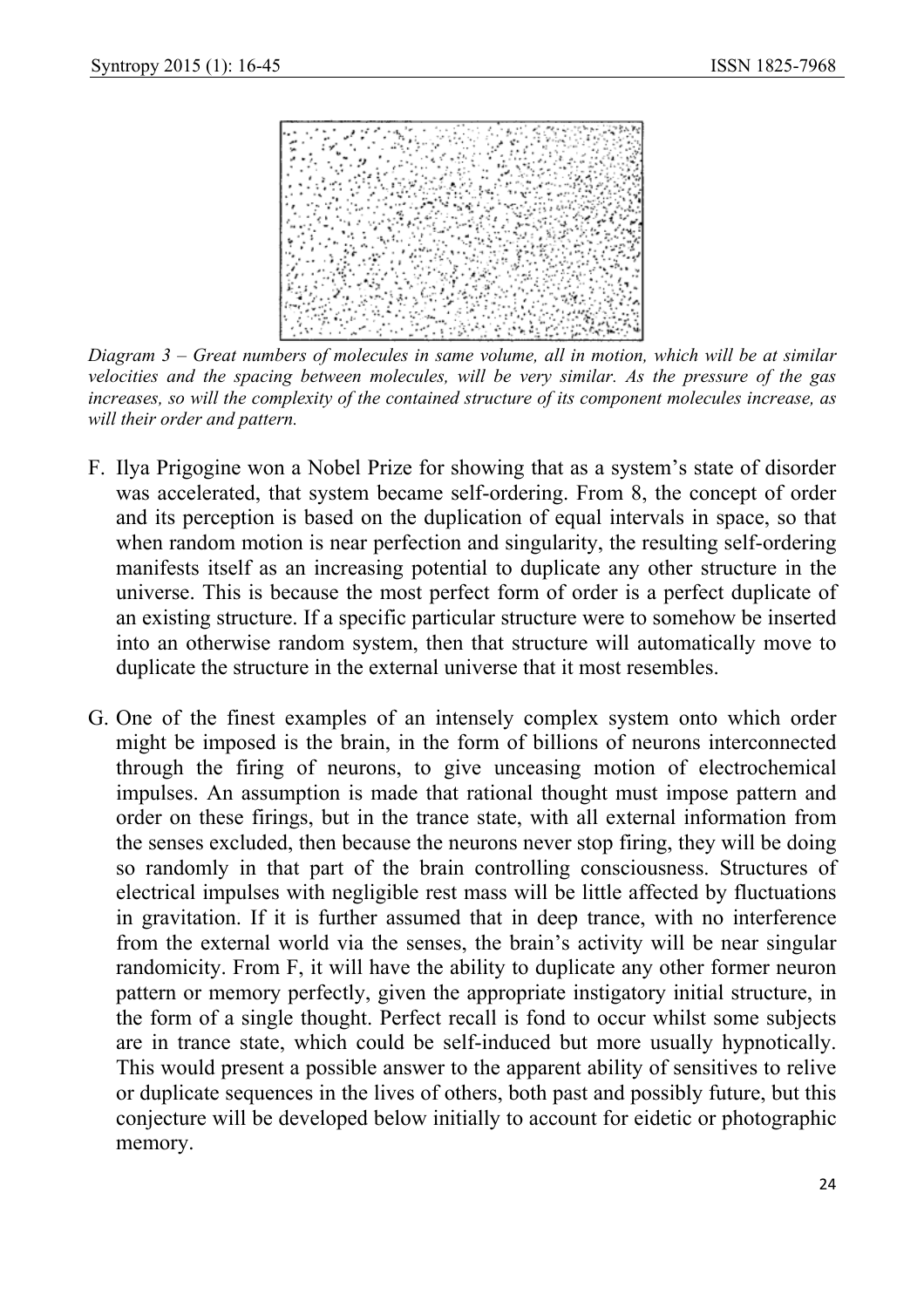In summary the first conclusions that can be drawn from Duplication Theory are as follows:

"Within a system of large numbers of similar particles in near perfect circumstances, then one specific pattern in space instigated into that otherwise random system, will tend to resonate or duplicate itself through time in a specific location (or within similar systems elsewhere: the same location relatively.)"

It will be noted that there are striking similarities between duplication theory and Rupert Sheldrake's morphic resonance. He states that there must be morphogenetic fields "that organise molecules, crystals, cells, tissues and indeed all biological systems........ All these kinds of fields are morphic fields. All morphic fields have an almost inherent memory given by morphic resonance...... I also suggest that our own memories depend on morphic resonance rather than on material memory traces stored in our brains." Both theories cover a number of implications for other phenomena beyond the working of memory. Before these are itemised for duplication theory, I mention that the arguments above can be applied to another more familiar effect: that of electromagnetism. If instead of the duplication of similar intervals in space (structures), the duplication of similar intervals in time (actions) is considered, a corollary becomes apparent. This will be analysed in more detail after the following explanations of the resonance through time effect. The theory stated thus far gives a basis of explanation for perfect recall under trance, and also for ordinary memory as an abbreviated form of total recall, with just those parts retained in synopsis in physical storage form within the brain that might be useful for increasing an individual's chance of survival. Further, the theory also offers a possible explanation in outline for the operation of intuition

## **APPLICATIONS OF THE THEORY**

### *Memory*

From F, a system in near singular random motion has the ability through selfordering to duplicate any structure in the external world. Thus when the mind is stilled, with the brain cells firing randomly, there is an ability for any observable object from the external world to be duplicated by a similar mental structure. An assumption is made that such a perceivable image is projected holographically from the pattern created by the firings of interconnected neurons. Neuroscientist Karl Pribram (Pribram 1970) has carried out research to show that the brain's image making process is remarkably similar to the holograph which has the peculiar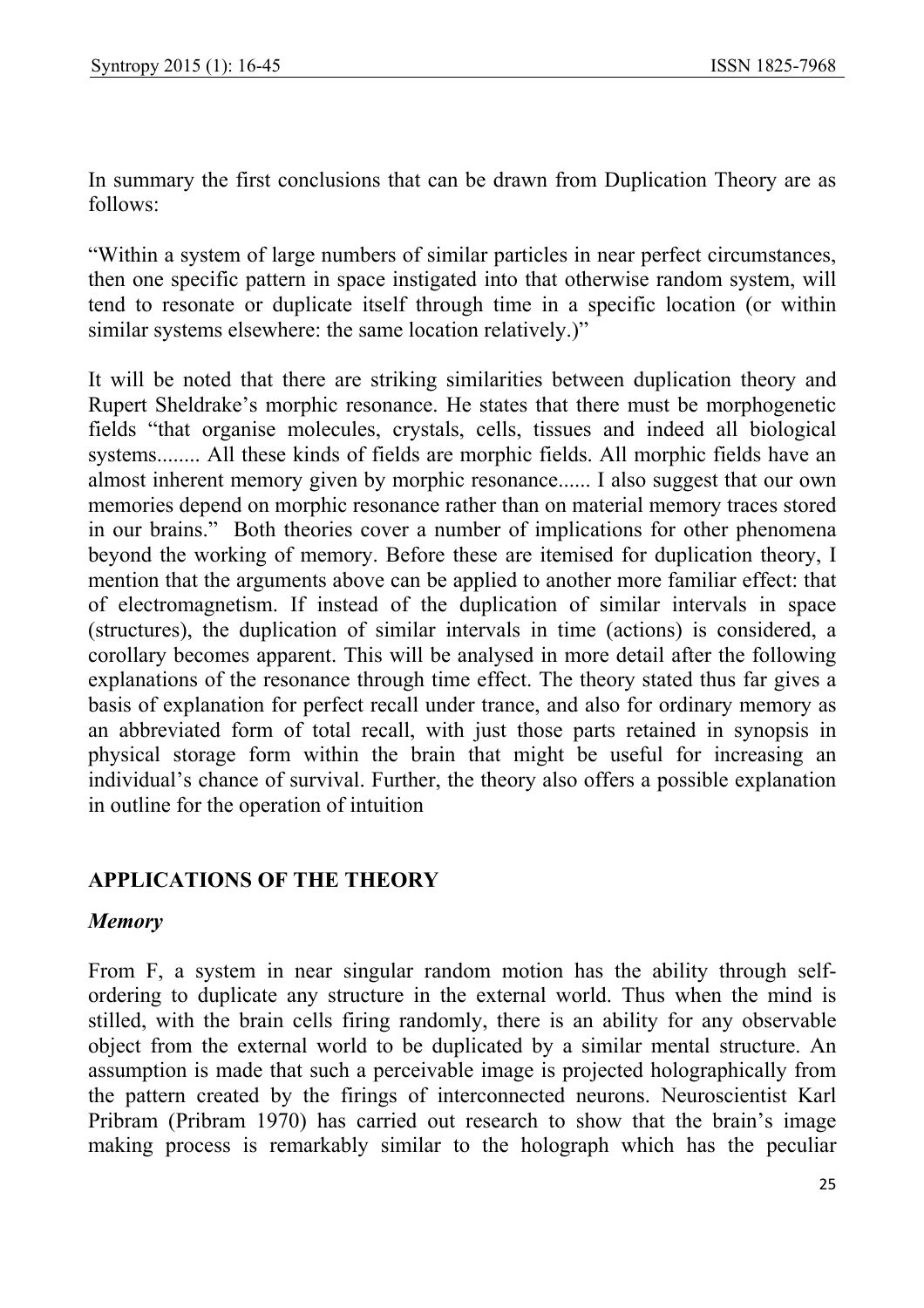property that the entire scene is recorded on every part of the film. Thus if a corner is cut off and removed, none of the picture is lost. Indeed, the corner alone, if properly illuminated, will reproduce the whole picture though with impaired definition. When the brain cells are busy producing ordered thoughts and also registering with great accuracy within the brain a visual image of the external world brought via the retina through to the brain, the firing of the interconnected neurons must be highly ordered in presumably the most complex patterns known to our experience. The huge amount of electrochemical currents passed between the synapses to bring about the firing of neurons will produce waves of electromagnetic induction, and these will inevitably interfere with each other. It is assumed that these interference patterns are capable of producing holographic images which will project out from the brain to become a representation in three dimensions of the reality of the external world in view: this is a similar postulate to that of Sheldrake in his Book 'The sense of being stared at.'

I refer to these mental holographic images as holocepts, and since they result from interference patterns of the radiated EM waves from the neurons, they are observed in three dimensions just as holograms are. The visual images in the mind formed by sight are so detailed and precise that such an assumption seems not unreasonable in that it is hard to remind ourselves that they are not more than images, rather than direct experience of an object at a distance. The holocepts that must be set up by the other senses are nebulous and much less strong and therefore harder to describe in words, but they will nevertheless be mental holocepts of structures thrown up in the mind by these interference patterns.

A further conjecture of the theory is that information from the retinas is channelled into the prefrontal cortex of the brain which processes the information initially, to then send it onto the occipital lobe at the rear: the visual processing centre of the brain. This trigger information from the prefrontal cortex will then instigate the occipital lobe to resonate with the image of the object under visual scrutiny, to produce a holocept of external reality in line of sight. On this line of reasoning one of the functions of the occipital lobe is to have its neurons easily capable of firing randomly. The brain in trance state, although void, is immensely susceptible to any outside influence. If a small element of structure is introduced, even as a very approximate copy of some external object, then the brain pattern will move to duplicate that external structure in as much accurate detail as possible (D). The more perfect the image in the mind, the greater degree of understanding of the external object, in that the holographic image in the mind for small or simple structures, becomes very similar in structure to the external object.

Having produced a form of possible explanation in principle for eidetic memory or total recall, the next step is to see if this might be adapted to the way in which ordinary memory operates. One problem is how the thought pattern from an earlier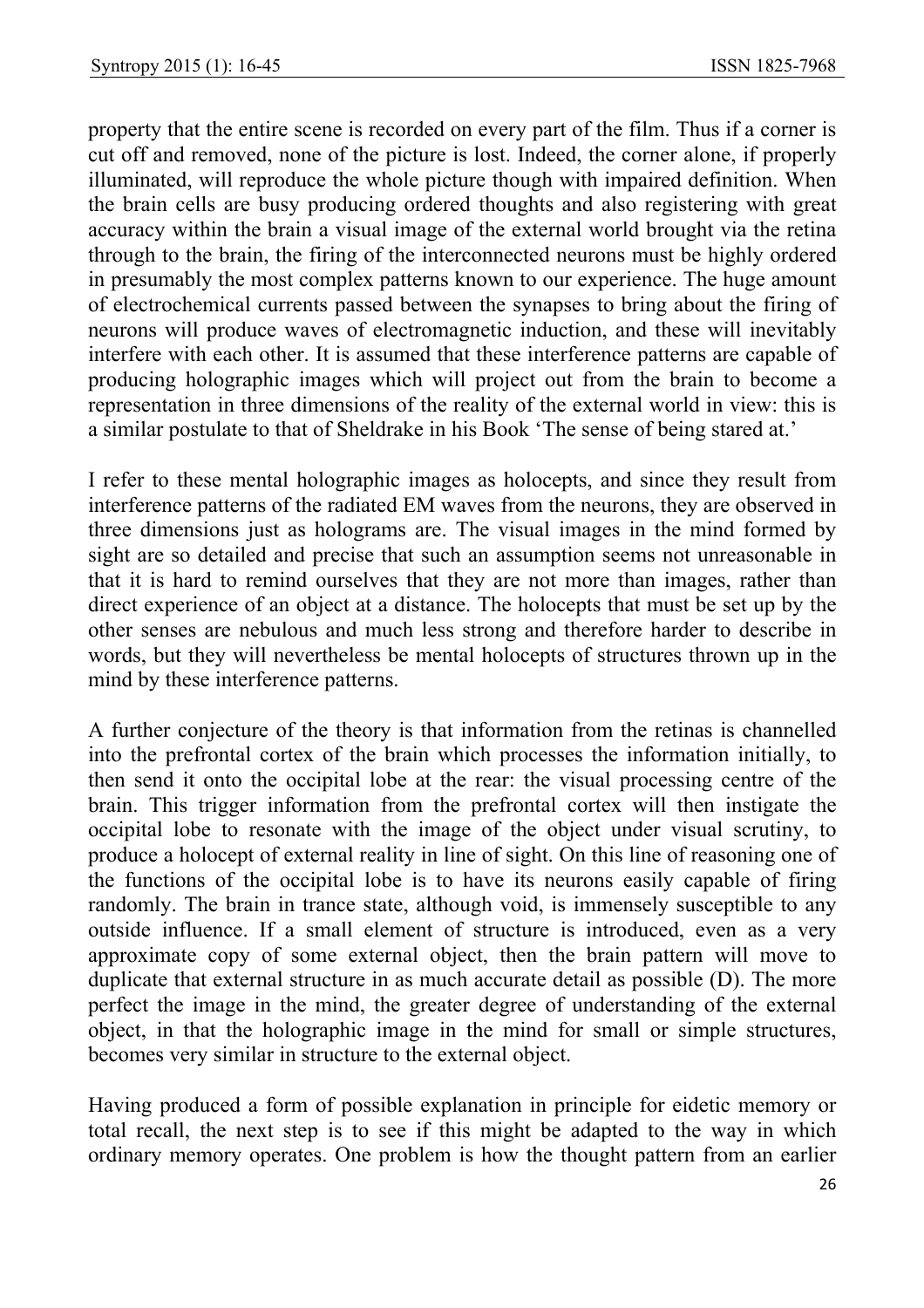time can be recreated in perfect detail to be inserted into a brain in trance state some time later to instigate the perfect recall sequence, even though from observation of experiments with subjects under hypnosis, this does appear to happen. One possible answer in general terms is as follows. DNA and RNA molecules are so complex and capable of carrying so much information that they have been considered good candidates for a basis of physical memory storage. Memory could be initially stored in short term form chemically in the brain, by series of single images received through the senses being encoded somehow within complex molecules (presumably DNA) as some form of short term memory. These trigger molecules are physically stored in the brain to initiate short bursts of memory flow whenever they are required later to help ensure more efficient survival.

If an event is repeated a large number of times, then the brain builds up a store of such trigger molecules which increases its chance of being retained long term. Alternatively, if an event occurs just once but it makes a deep impression (a near escape from death perhaps) then the resulting encoded trigger molecules become deeply embedded in the brain, never to be removed. Thus, the ordinary everyday working memory operates as a sort of telescoped perfect recall. Some external observation is made which is similar to a past experience, which stimulates the appropriate trigger molecule, which then runs a short length or perfect recall (a brief burst of holocept), which then in turn jumps a number of frames to the next significant part of the earlier sequence and so on, so that the former full length sequence is reduced and presented in almost an instant in a synopsis of memory frames. If the holoceptual flow created by a specific trigger memory molecule were allowed to endure for too long then the reaction time to deal with the new external circumstances would be too long for effective counter action. This would be no good for everyday survival of the fittest, but still can be invoked under special circumstances of trance or even quiet reflection, meditation, call it what you will.

To extend this argument, if enough trigger molecules get stored by repetition of an external event of consequence which turns out to enhance the survival chances of an individual, then the conjecture is made that a large accumulation of such molecules might become absorbed permanently into the system, especially if these memory molecules are either similar to, or based on DNA. In short, it would bear out to some extent Lamarck's supposition that acquired characteristics are inherited, which supposition has been reinforced in the last few decades by the recognition of epigenetic inheritance.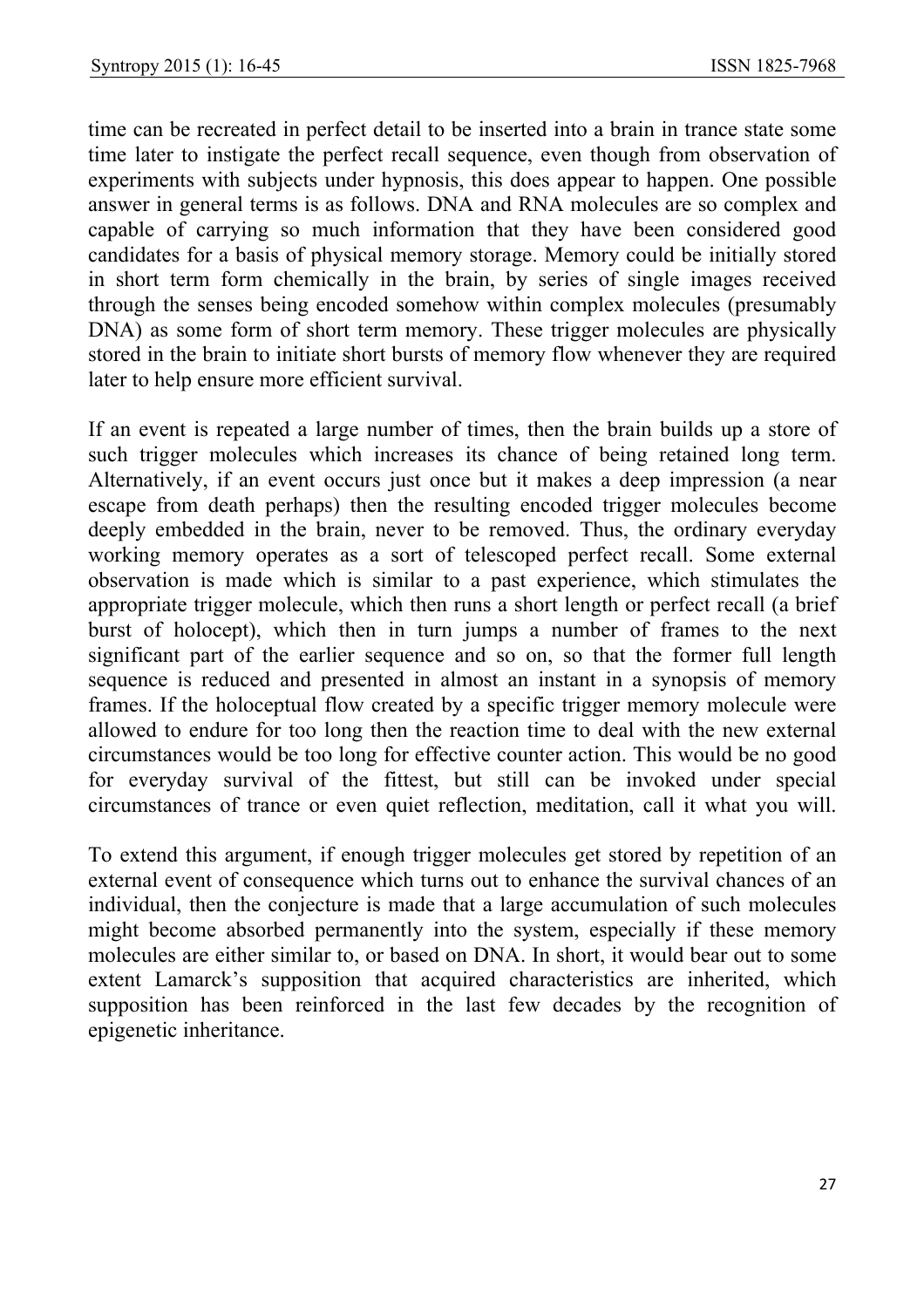### *Intuition*

The existence of memory is an undeniable fact whereas the concept and definition of intuition is far more nebulous. I have noted from many examples of the way in which knowledge is increased, that science often does not progress in an orderly fashion. Many important breakthroughs would appear to come in flashes of intuition, whereby the answer to a long standing and vexing problem is suddenly grasped and comprehended in an instant. Amongst number of examples quoted in Arthur Koestler's books on the subject are a number of examples, just one of which was the mathematician Karl Friedrich Gauss who described in a letter to a friend how he finally proved a theorem on which he had worked unsuccessfully for four years: (Montmasson 1931) "*At last two days ago I succeeded, not only by dint of painful effort but so to speak by the grace of god. As a sudden flash of light, the enigma was solved...... For my part I am able to name the nature of the thread which connected what I previously knew with what made my success possible*." On another occasion, Gauss is reported to have said: "*I have had my solutions for a long time, but I do not yet know how I am to arrive at them.*"

Thus far, it has been postulated that in near perfect trance or random firing state, a structure of firing neurons in the brain is more likely to reproduce an accurate or correct interpretation of the external world of nature, and its mechanisms, than an inaccurate one, simply through the operation of the minimum energy principle. If a scientist is attempting to divine a mechanism of how, say, molecules combine to form a certain complex molecule and there are literally millions of possible combinations and permutations, the task might seem beyond him or even the largest computer to check through all the possibilities. However if he has all the elements of the problem in his mind at a subconscious level, and he sleeps on the problem, or manages to bring about a self-induced trance state, where the elements of that problem are allowed to insert themselves into the otherwise random blankness of his mind, then on a quantum scale it will take slightly less energy for the neuron firings in his brain to form the holocept that then duplicates what actually occurs in nature, than any other possibility. The correct answer then presents itself through resonance with actuality, if perhaps he can bring himself out of trance state with some conscious vestige of its memory.

In more specific terms, the intuitive process can be described as follows. Having absorbed all the relevant facts in the memory, these are materialised as holocepts and combined, or parts superimposed over the top of each other in holoceptual palimpsests. The more variable facts there are, the more combinations and permutations there are, the more the mind has to shuffle through an impossibly large number in order to get a chance of hitting on anything like the right sort of combination. This would take an impossibly long time without some external guiding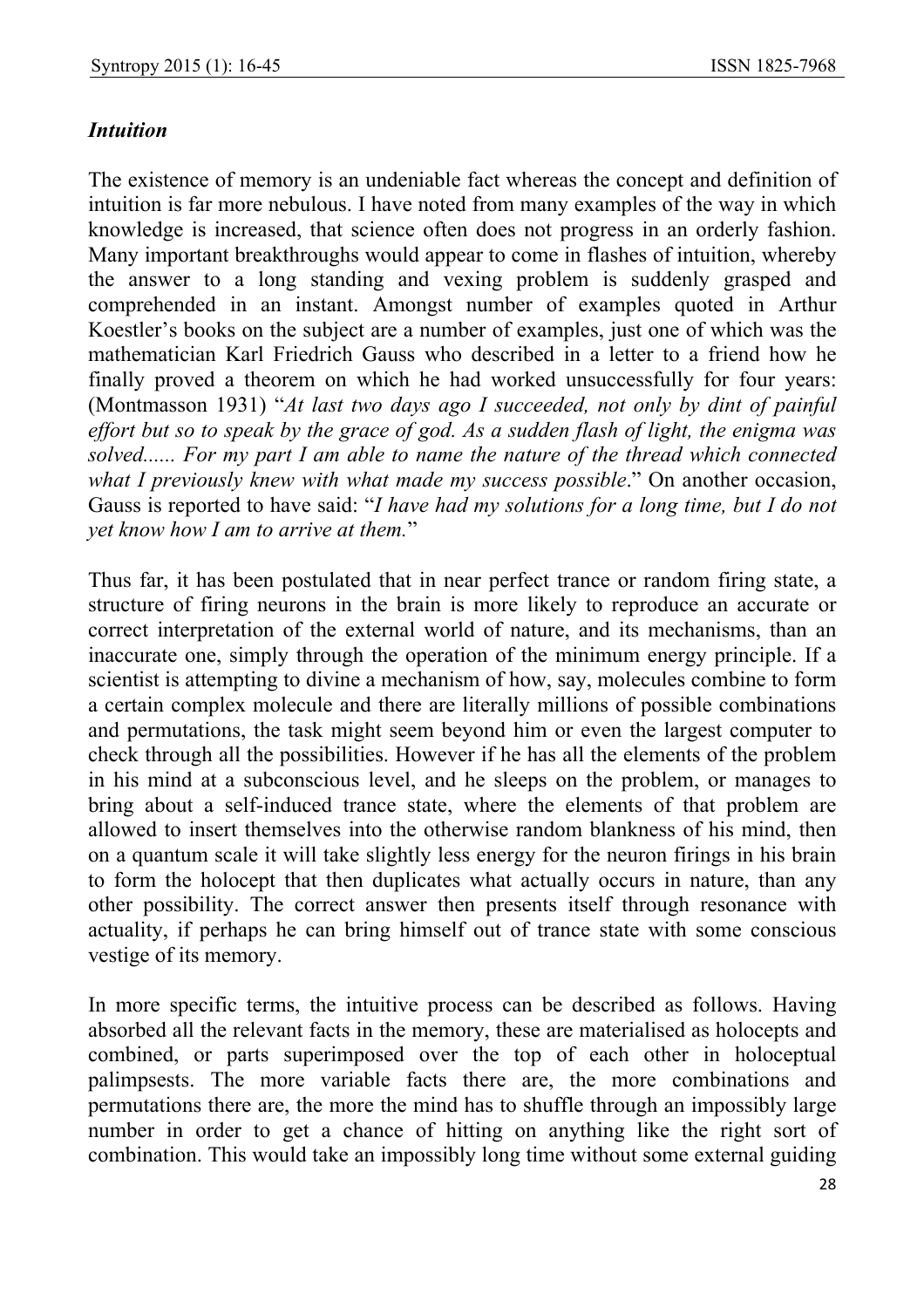force or tendency. But we have this guiding tendency in duplication theory: if circumstances can be made sufficiently random, with no external perturbations to disturb the randomicity of the neurons' firings, then the structures of the holocepts created from the interference patterns, will tend to form in the way that emulates most accurately structures in the external world. In other words, the mind in trance will tend to form holoceptual structures that duplicate those in nature, when given an initial vestigial prompting. It also seems not unreasonable to postulate that the brain has some form of mechanism for detection of this resonance, whereby it becomes aware that one particular combination of possibilities is correct. From B above "as two structures approach perfect duplication, they will tend to interact so that a small percentage of the rest mass of the later in time will demonstrate an increasing potential to convert to radiation." I am suggesting that the nervous system of the individual concerned detects this potential for energy release as a glow of wellbeing: the thrill of aesthetic pleasure, or just the pleasure of accomplishment when the correct answer has been achieved through resonance.

A further interesting point is the means whereby, once the correct understanding of nature has been grasped in holocept form, that information is relayed to others. In science, the problem usually has a relatively limited number variables to shuffle about, so that once the correct solution has been intuitively chanced upon through resonance, the scientist is usually capable of working backwards and thus building a logical sequence of small deductive steps, manipulating these steps so that the correct end result is obtained from the original separate bits of data. Each individual logical step is in fact an intuitive jump on a very small scale in itself, but so small is the jump concerned that it appears obvious, and has the appearance of logical deduction. Once this framework of logical steps has been constructed in retrospect, it then becomes possible to communicate the concept and explain it verbally, graphically, or mathematically to others in these small 'logical' steps, so that they might quickly comprehend it without having to juggle and consider all the relevant facts endlessly before the right relaxed conditions prevail and the flash of insight is at last attained.

A series of small intuitive steps guided in the right general direction is a much easier process to assimilate than the one large intuitive jump that the original thinker working it out for the first time ever, has to make. So it can be seen that the method of communicating knowledge to others through any form of communication, is a process of breaking down one large intuitive jump into a succession of little insights, all guided in the right direction. Gradually information is imparted step by step, in the right order until the collection of small insights builds up to the intuitive grasp of the whole concept that the originator perhaps had first to make in one step.

In the Arts, the intuitive process works in the same way, but on a much wider scale, not so capable of being broken down into small steps, so that it lacks the precise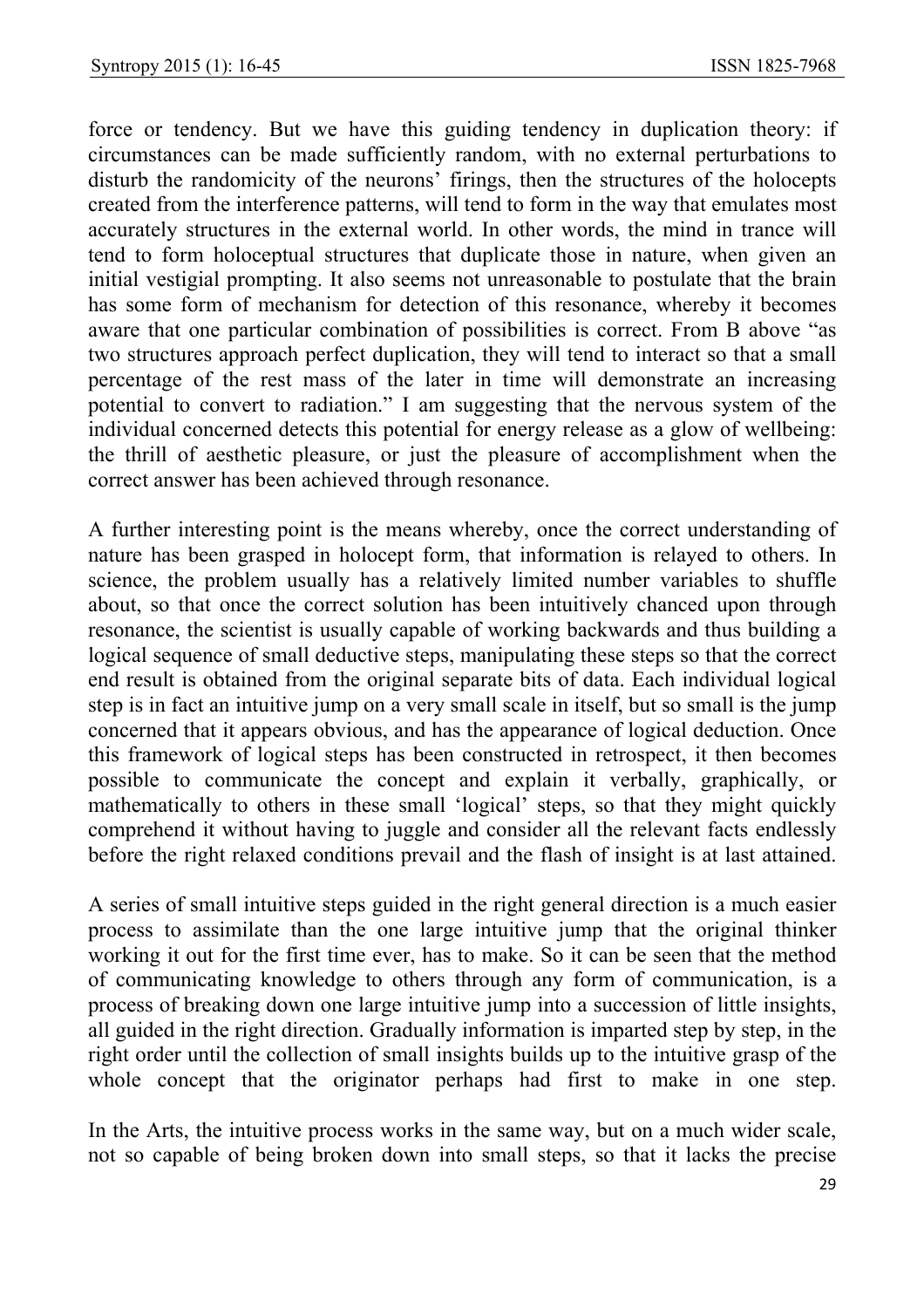definition of explanation available to the sciences. The concepts attempted by the artist, the impressions of nature as he comprehends it are on a much grander scale than those of the small precise steps taken by the scientist or mathematician, and inevitably, his task of communication is much harder, and it will never be broken down into the small logical steps required for efficient communication. A poet might intuitively recognise some fundamental truth of the universe, while considering memories of his observations of life in dreamy, absent minded state (Wordsworth's impressions recollected afterwards in tranquillity or Coleridge's composition of his striking poem, Kubla Khan). Such a fundamental truth will inevitably involve an imponderable multiplicity of facts, compared to the limited number of components that might be involved in a scientific problem, and the artistic task of communicating this intuitive understanding of particular circumstances to others is correspondingly much greater.

The intuitive jump the artist has made is so great and so general that he is probably, and no doubt temperamentally incapable of breaking his insight down into the little jumps required for others to easily grasp his truth. However, he might try to communicate the gist of it in the form of a few well-chosen words, or lines and colour in a painting, which might serve to spark off in others, by instigating the same sequence of thoughts or holocepts, which he realised. A single visual art work, for instance, might therefore be regarded as a sort of instant trigger to instigate in others, hopefully, the same holoceptual sequence that the artist experienced, a form of communication based on a minimum of initiating information. The observer would then have inculcated within in him a similar comprehension (similar neural patterns) as inspired the original artist. Exactly the same arguments can be applied to reconcile the Eastern way of acquiring wisdom through trance and stilling of the mind, with the Western approach of small jumps of apparent deductive logic. In essence, they are the same but on a different scale, despite the fact that they may at first appear as completely at odds with each other as is possible.

The Eastern mystic concentrates on emptying his mind via any one of the many techniques for doing so such as contemplation, fasting in isolation, yoga, or even the dervishes spinning like a top on one spot: there are many such techniques but all concerned with emptying and stilling the mind. To most Western scientists this might seem the antithesis of the way in which he acquires wisdom and knowledge of the way in which nature operates, but if emptying the mind of structured thought patterns equates to a random pattern of firing synapses, then if that randomness starts to approach a near perfect of singular state, what might occur? By the arguments set out above, certain problematical circumstances in the external world that were under consideration before the trance state was assumed may, given a tiny initial instigation, be replicated and resolved almost at a stroke. This assumes enough necessary data in detail has been previously assimilated and perhaps stored in short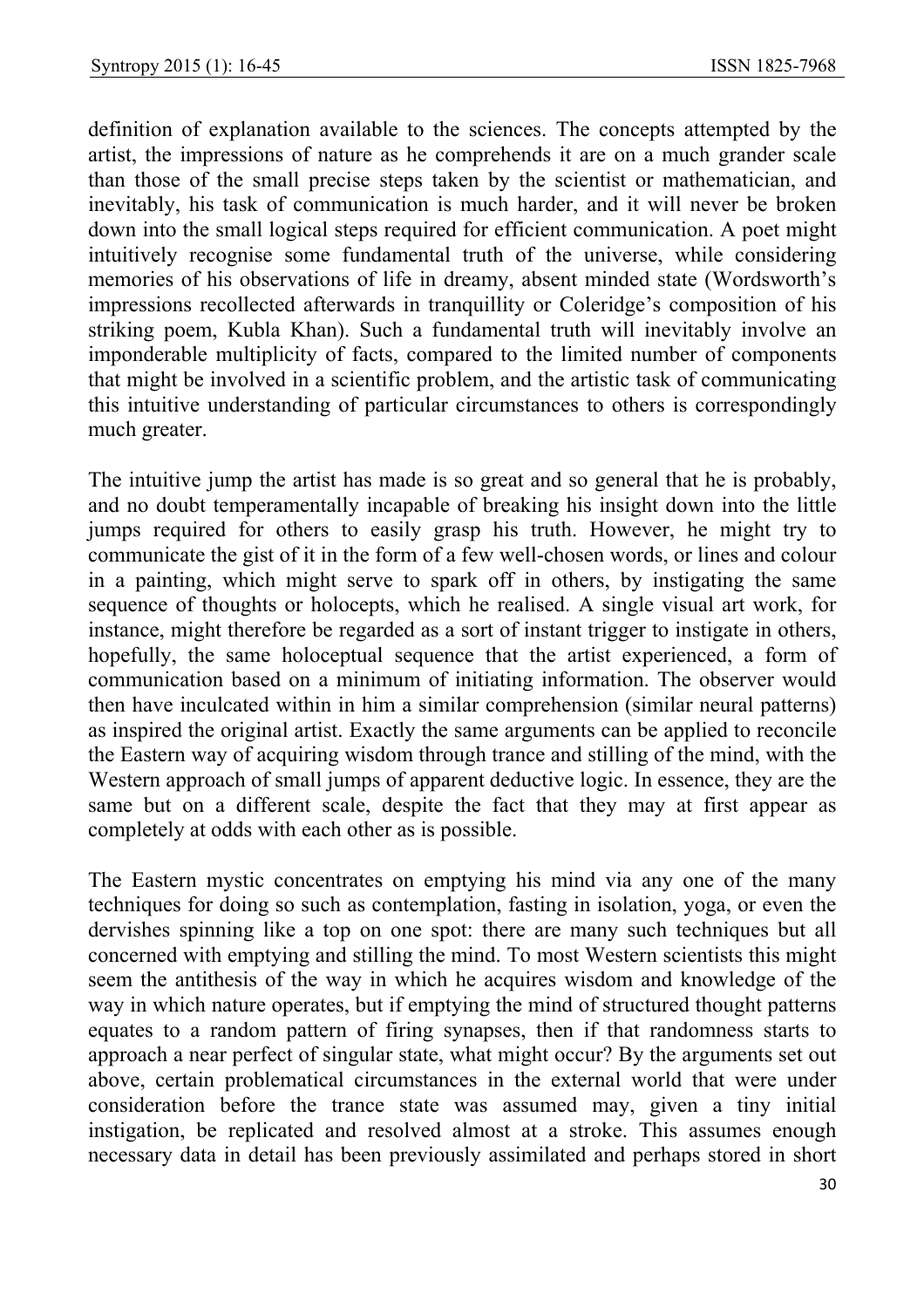term of chemical storage molecules, albeit in a chaotic or unordered manner which previously did not present any coherent resolution. This replication in holocept form of the structures under consideration in the external world is at suddenly recognised in that it presents itself as the only possible answer. This is recognised by the generation of an increase in the potential to convert the rest mass of the duplicate holoceptual image by resonance into a vestigial amount of energy: the Eureka moment if realised on a matter of substance.

Self-awareness and Consciousness Duplication theory explains how the mind produces these holocepts but there is the further major problem of how these holographic images are viewed or registered. This is a problem in philosophy, which they call, amongst other descriptions, the problem of the homunculus: the identity of the little man inside the brain which involves yet another little man within the latter's head and so on in an infinite recess. The explanation above of intuition does away with the need for the homunculus as an internal viewer. When an increasingly accurate state of the structure and events in the external world becomes duplicated as a holocept in the eyes and/or understanding of the beholder, there is an increasing potential for the material particles of the involved resonating structure to convert to radiation energy. If so then this leads to a postulate that a dominant purpose of the intelligent, or indeed any animal organism, is to recognise and detect this resonance, which represents a lower energy level or more stability and therefore more desirable to nature. This represents a tendency towards a more ordered state of affairs, a negative entropic tendency, when it is remembered that the concept of order depends on pattern and duplication. The physical body and brain of an intelligent organism exists to detect pattern, duplication and order, and indeed to exert itself on the external world to bring about increase in the degree of order. This activity is in itself, the operation of self-consciousness. There is no need for the homunculus as a viewing mechanism. Increasing self-consciousness is nothing more than an increasing ability to duplicate in holocept form the structure of the external universe. The latter process is also another way of increasing understanding generally.

When an answer to a problem is sought, and then found, its resolution produces not only intellectual pleasure, but also a physical sense of wellbeing, depending on the extent and complexity of the problem. All human beings strive to increase their pleasure or enjoyment in life, so that it could be argued that if the resolution of the truth represents the highest form of pleasure, then the purpose of human intelligence is to detect more and more truth in the universe. In this respect 'Truth' means in general terms, the accurate portrayal in holocept form in the mind of the structure of the external universe. In the same way the concept of understanding is no more than a duplicate image formed in the mind in holocept form of the mechanisms of a certain part of the external world that is under consideration, which is accompanied by a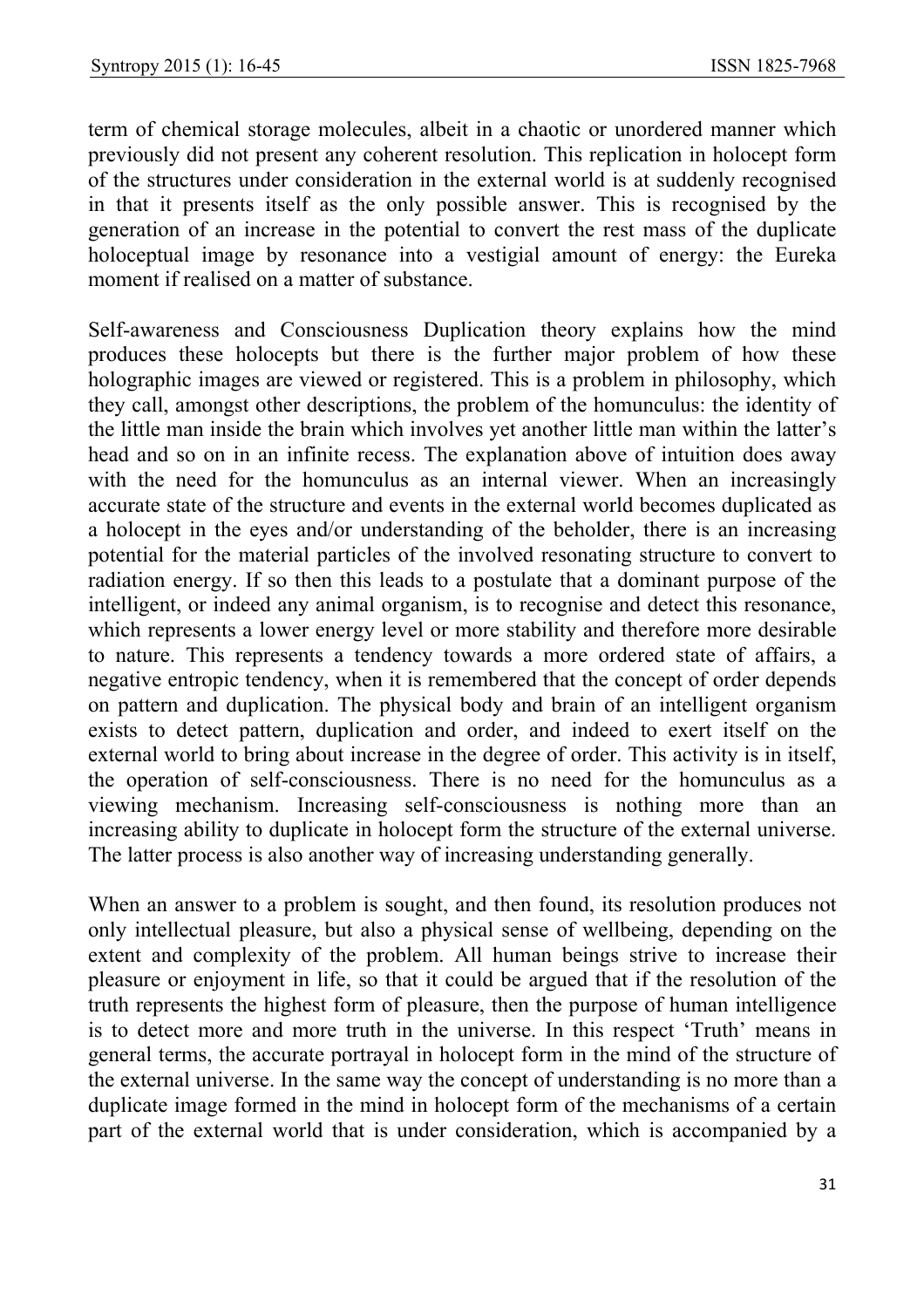sense of pleasure or achievement (potential to release energy) thereby created in that particular organic and intelligent system.

### *Other applications*

Rupert Sheldrake, particularly in his first and second published books dwells in depth on a number of other applications of his hypothesis of morphic resonance of similar structures through time. This includes inheritance of acquired characteristics, group behaviour and ritual so I will not dwell on these, having indicated the way in which duplication theory can be seen to be applicable to mind and memory. However, I would emphasise that once the operation behind memory is understood in principle, with time and further research, it should become possible to duplicate the mechanisms involved to create a system of artificial intelligence. I would also mention the work of Anton Zeilinger, professor of physics at Vienna University, working on and producing practical applications for quantum entanglement. Zeilinger's group is developing a quantum cryptography prototype in collaboration with industry, and has demonstrated quantum communication over large distances is not only possible but has been achieved. His explanations of the practical applications of quantum entanglement emphasise strongly the role of randomicity in the process. It is a fact that information can now be transferred over large distance simultaneously, (faster than light speed) but that this cannot take place without the system operating in an entirely random manner. Further progress on this subject would appear to be very relevant to duplication theory, although it is early days yet.

### **RESONANCE OF SIMILAR EVENTS THROUGH SPACE: THE COROLLARY**

Mention was made earlier to a corollary definition of this resonance effect as a form of explanation for electromagnetic radiation. Briefly duplication theory gives an alternative explanation to Maxwell's field theory of electromagnetism as follows:

"*Within a system of large numbers of similar particles, a specific pattern in time -a repetition of similar events- will tend to resonate or duplicate itself at all other points in space at that one moment in time, wherever other similar particles exist in free or random motion.*"

During the development of the theory, the principle of resonance through time was first conjectured to form a basis for perfect recall, but its original short definition left something to be desired. It was later realised that if the words space and time in the original definition were reversed, then an apparently reasonable description of EM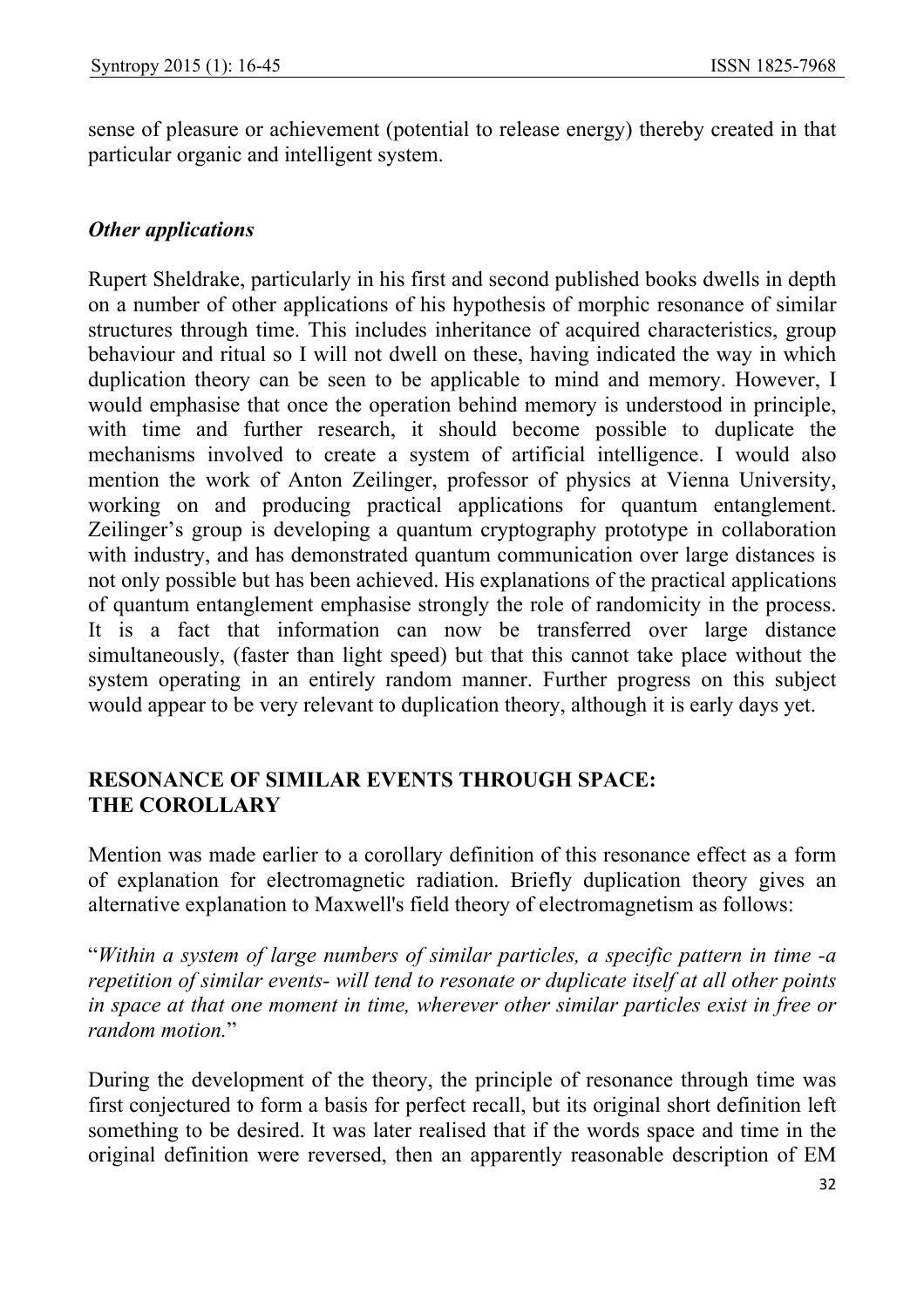radiation resulted, and an intriguing symmetry was brought about. The characteristics of electromagnetism are well known so it was easier to define for it a new alternative definition in terms of resonance, and this then made apparent a more precise definition for the entirely new resonance through time effect to give the following concise summary of the whole theory:

"*Equal intervals in one location -similar structures- tend to duplicate themselves through all time in that one location. Equal intervals in time -similar actions- tend to duplicate themselves through all locations at that one time.*"

It will be noted that so symmetrical is this definition, that the words time and location are interchangeable without losing the sense of both parts. The second part of the definition above can imply that electromagnetic action radiated out from a source of oscillating charged particles (electrons) does not require photons or particles of any sort to be transmitted across space, so that there is no physical exchange particle or even a physical wave as such. Rather it is the repetition of the identical actions of billions of similar particles at source which causes a potential for these oscillations to be duplicated whenever any similar free particle is encountered at a later time across space. But since this front of potential action moves out at light velocity in a wave front it is effectively the same as saying this duplication of action is created everywhere else at the same moment relatively speaking, so this fits with the definition: "at one time". Further the greater the degree of duplication, then the stronger the radiative effect of the action will be: in other words, as the frequency of the AC source increases so will more action be transferred across space and this is borne out by experiment and observation of EM waves in practice.

Equal intervals in time can only be created by the repetition of similar events and the about the simplest regular event imaginable event that I can visualise is that of a single electron passing a point in space and then decelerating back until it passes it again the opposite direction and so on and so forth. If the degree of acceleration and deceleration and the distances travelled are the same in every case then the degree of duplication of action will be increased. If huge large numbers of electrons, identical to the point of indecipherability in dimension and charge are involved, all duplicating the actions of each other as they will be in a source of alternating current, then here is perfect embodiment of what is required by the subject at issue. What cannot be denied is that it produces a similar effect on all other free electrons at the same time everywhere in space. Two hundred years ago we might have thought this was an astonishing and singular hypothesis but now it is taken as a basic given of existence. The reason why it should happen is all I am querying here, which as far as I am aware, has not been given at a fundamental level other than force is certainly observed to be transmitted through space at one moment in time.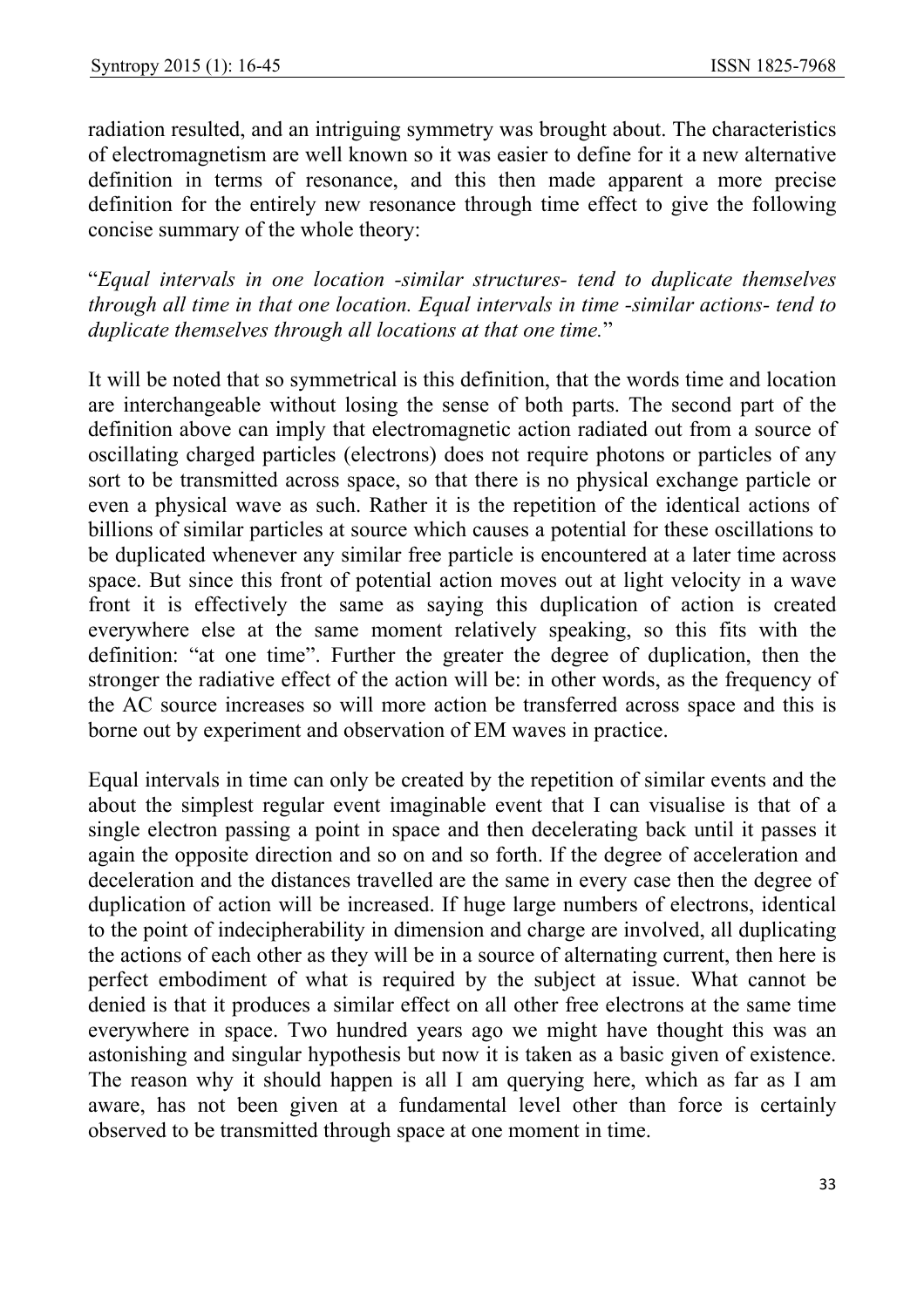The second part of the definition above was produced by reversing the words time and location as noted. The result is surprisingly symmetrical and can be rationalised to explain the transmission of EM action as follows. In a very regular alternating current, close approaches are being made to near singularity state in similarity of events (effectively intervals of time), then using the rationale as before, it might be expected that some curious effect beyond that expected by the rules of nature as they were known before Faraday, might be expected to be manifested. That is exactly what was observed in the generation of force at a distance with which we are now familiar as electromagnetic radiation: two hundred years ago, it was very singular until it was later quantified and explained by Maxwell from 1860 onwards.

Perhaps the clearest example of how this new definition of the way in which EM radiation is created and transmitted is as follows. In a molecule of neon, electrons can be considered in orbit around the nucleus, configured in shells depending on their different energy levels. For instance the first shell can accommodate 2 electrons, the second shell 8 electrons  $(2+6)$ , the next 18  $(2+6+12)$  and so one. Neon has atomic number 10 and has 2 electrons in the first shell and 8 in the next. According to the laws of quantum mechanics for systems with only one electron, an energy level is associated with each electron configuration and, upon certain conditions, electrons are able to move from one configuration to another by the emission or absorption of a quantum of energy, in the form of a photon. If one electron jumps from one energy level in neon to a lower one, then energy is emitted in the form or red light of a specific frequency. Each quantum jump is singular and absolutely identical to all the similar trillions of quantum jumps taking place at that level when the neon is excited externally. The relevant electron disappears from one shell and simultaneously appears in the lower shell. This is a fine example of a very singular event and duplication theory conjectures when this occurs there should be a resulting unusual and hitherto unexpected side effect which in this case is experienced in the emission of red light of a very specific frequency. This seems as good a demonstration of the second part of duplication theory as any, although there are others which will not be dwelt upon in this paper which is more concerned with structure duplication through time rather than EM radiation.

However it should be noted that this new alternative way of regarding EM transmission does away with the notion of the photon and is effectively a principle of force at a distance. There have always been problems with, one of which is that EM radiation is not symmetrical (it is one way only outwards and does not return), and this has been rationalised by a mathematical process called renormalisation. As far I can understand it, is something of a fudge. Richard Feynman, the leading expert of quantum electrodynamics said of it in 1985: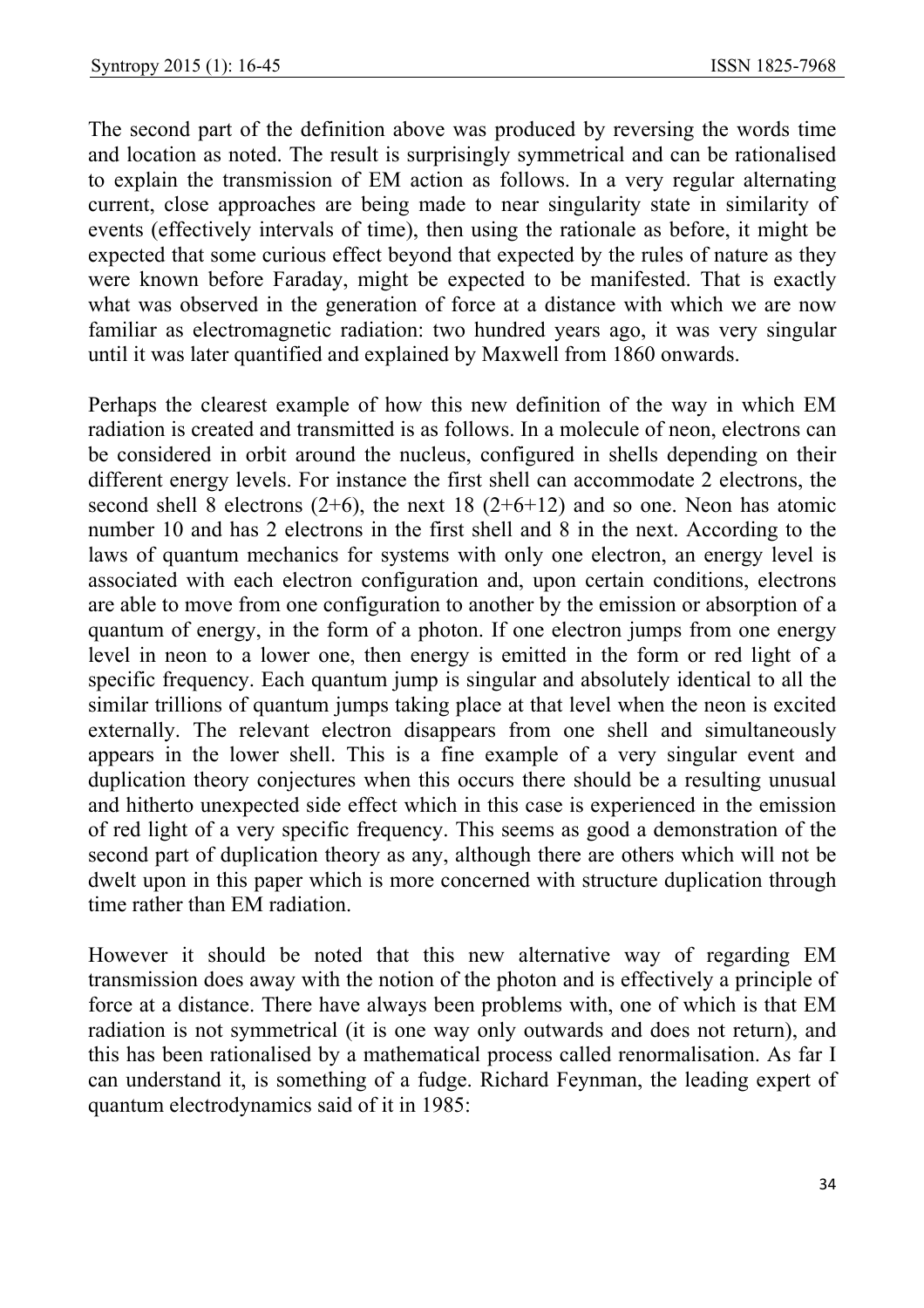"*The shell game that we play ... is technically called 'renormalization'. But no matter how clever the word, it is still what I would call a dippy process! Having to resort to such hocus-pocus has prevented us from proving that the theory of quantum electrodynamics is mathematically self-consistent. It's surprising that the theory still hasn't been proved self-consistent one way or the other by now; I suspect that renormalization is not mathematically legitimate.*"

I mention Feynman in particular since included in my web site is a recent section which compares the similarities of the way in which I rationalise this second part of duplication theory and EM radiation with Feynman's Absorber Theory, which he published in 1945 with another perceptive and eminent physicist, Archibald Wheeler. Their paper attempts to reconcile force at a distance with EM radiation instead of photons in a manner which is remarkably similar to a paper I completed relatively recently. I mention this only in passing, since Feynman's reputation as a physicist is second perhaps only to Einstein, and his Absorber theory has always been a subject of interest and contention. Interested parties will have to take it up from my web site.

It was when this second part of duplication theory became apparent to me, some months after I came up with my conjecture of structure resonance through time, that I first realised there might be something worthwhile in the conjecture of the latter since the wording of the definitions were so surprisingly reversible, enough to suggest there might be some corollary effect involved and which then transpired to be pleasingly simple. That together with the fact that the existence of EM radiation could not be disputed, helped reinforce my conviction, and also the fact that there certainly remains some doubt about the way in EM radiation and electrodynamics are currently understood. As a result I studied the subject further and have been able to recently draft a further paper which appears to be little connected with concerns of mind and brain, but more with cosmology given the implications of regarding EM transmission in this other way. However, this is way beyond the remit of this paper so interested parties would have to resort to my web site (www.mindandmemory.net).

## **FURTHER POSSIBLE APPLICATIONS OF STRUCTURE AND EVENT RESONANCE**

### *Probability and Symmetry*

The law of probability is so universal and so much taken for granted as the basis on which statistics and the whole of quantum physics operates that I am not aware if the reason for its existence has ever been deeply investigated or explained. As far as I am aware it has not, presumably because it is regarded as a fundamental given from observation. However, if duplication theory is taken to be correct, then a chicken and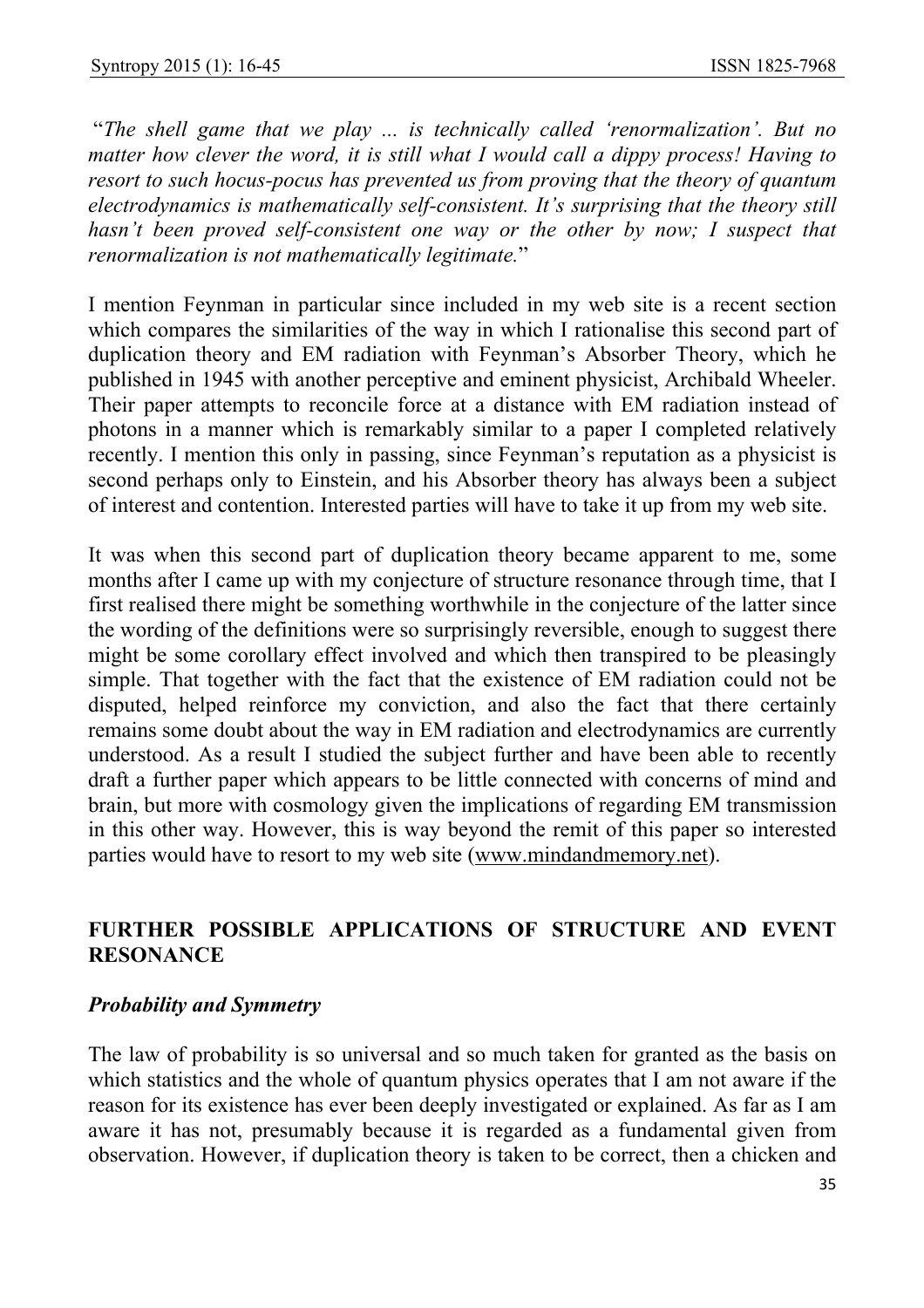egg question can be seen as to which principle, duplication or probability, are more fundamental, and whether one results from the other or vice versa.

If a coin is tossed one hundred times, then it will fall half heads and half tails, within a margin of about plus or minus fifteen percent. If the coin is tossed one million times, then it will fall heads fifty percent of the throws within a tiny fraction of a percent. This is perhaps the most familiar demonstration of probability, and despite the fact that quantum physics and therefore the whole behaviour of nature is based on this law, there seems to be no explanation given for this symmetrical mode of behaviour, other than blind acceptance just because it is so. Probability could be described as another embodiment of the generalisation which seems prevalent in physics that everything in nature must be symmetrical.

It would seem that this observation that patterns of events becoming more perfectly symmetrical as the numbers of events increase sounds familiar with some of reasoning involved in the development of duplication theory. In section D above on 'the same location' it was shown how the effect of large numbers of surrounding particles obscured the effect of different locations and hence fluctuations in gravitation or other perturbing external forces, and it was later explained how if the rate of duplication of action, or frequency, is increased, the resonance effect anticipated by duplication theory should be stronger. In short the larger the number of similar events involved, and the more random the system, the more prevalent is the imposition of pattern and order on that system. This is remarkably similar to the operation of probability, and it could be argued that probability is a result of duplication theory. However, it could also be argued that the latter does provide some form of insight into the reason for the existence of probability where formerly there was nothing other than to say it exists a priori. Perhaps it is easiest to regard both phenomena as being interdependent on each other: different manifestations of the same thing.

## *Complementarity of the electron*

When the electron is at a certain energy level round a nucleus, as mentioned briefly above, it is somewhat misleading to regard it as a particle circling in orbit. Schrödinger solved his equations to show that it could be more accurately considered as a probability distribution or smear of matter spread out through all space, but concentrated in certain areas. However, as the orbit moves further out, so the electron begins to behave more like a normal particle and less like a matter wave. At its most stable and lowest energy level state or orbit, the electron could be regarded as revolving at an enormous rate, which it would with the minimum circumference, but what would duplication theory predict for such behaviour? There is both time and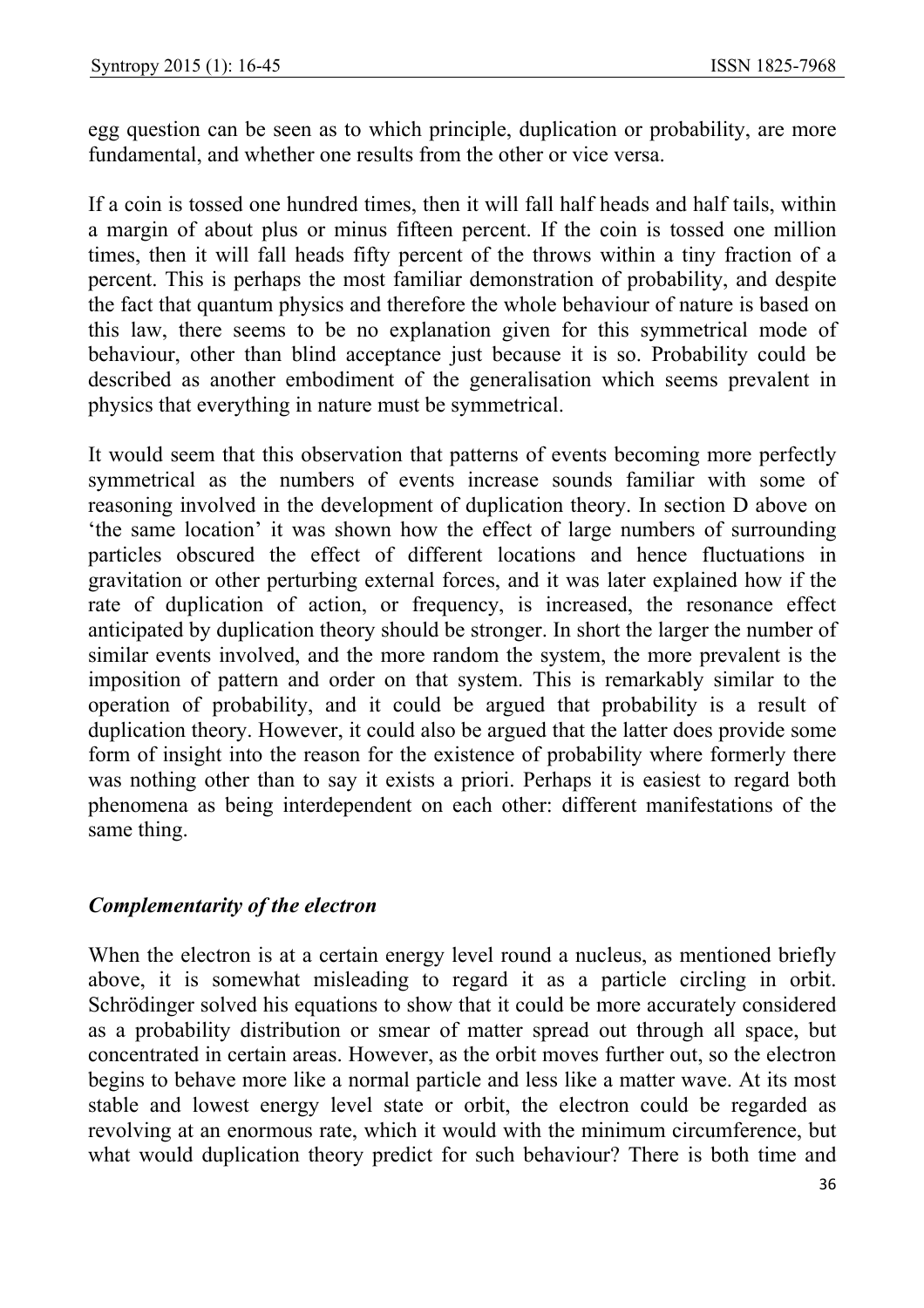space duplication here. There is action repeated in the regular very rapid frequency of rotation so that there should be a simultaneous transmission effect to all space, and this occurs according to Schrödinger's equations. Also, the electron occupies the same location at the end of each revolution, at precisely the same distance from the nucleus, so that there is an element of duplication of equal intervals in space to quantum levels of accuracy. This would produce a strong tendency for resonance of the repeated structure through time. The higher the frequency of this structure repetition of the inner levels, the more would the mass of the electron tend to resonate through time, and possible increase this effect of matter being smeared out through time as well as space. In a way, this is what is observed to occur in standard theory when the particle quality of the electron disappears closer in according to probability distribution. In duplication theory the further out the orbit, the less duplication as the frequency of revolution diminishes, and the more qualities of material substance are demonstrated by the electron, it being less resonated through time.

### *Gyroscopes*

A similar argument can be used to explain the stability of the gyroscope. If a particle of metal within the disk of a gyroscope is considered, then that particle repeatedly occupies the same location at very regular intervals, and it will therefore set up a resonance in time with itself in that location. The higher the frequency of spin, the stronger the resonance effect, and the more likely will that particle demonstrate a potential to resonate with itself through time, or in other words, repeatedly occupy the same location through time with respect to its surrounding circumstances. It will become more stable and resist being moved out that plane.

### *Inertia*

A structure comprised of large numbers of particles bearing an ordered relationship to each other will ex hypothesi tend to resonate through all time in the same location (Equal intervals in space -similar structures- tend to duplicate themselves though all time in one location). Thus the more complex the structure, in that it has greater numbers of component particles, the stronger will be the tendency for it to resonate with itself through time in the same place. The fewer the numbers of particles comprised in a structure the less will be this tendency to remain in that same location. In other words, the more complex and ordered the structure, the more it will resist any attempt to move it elsewhere. In short there will be an inertial effect against any force attempting to accelerate it away from its present position or line of steady motion. Again, as far as I am aware, there is no understanding of why mass should resist acceleration or being moved: it is just observed to be so, and this quality is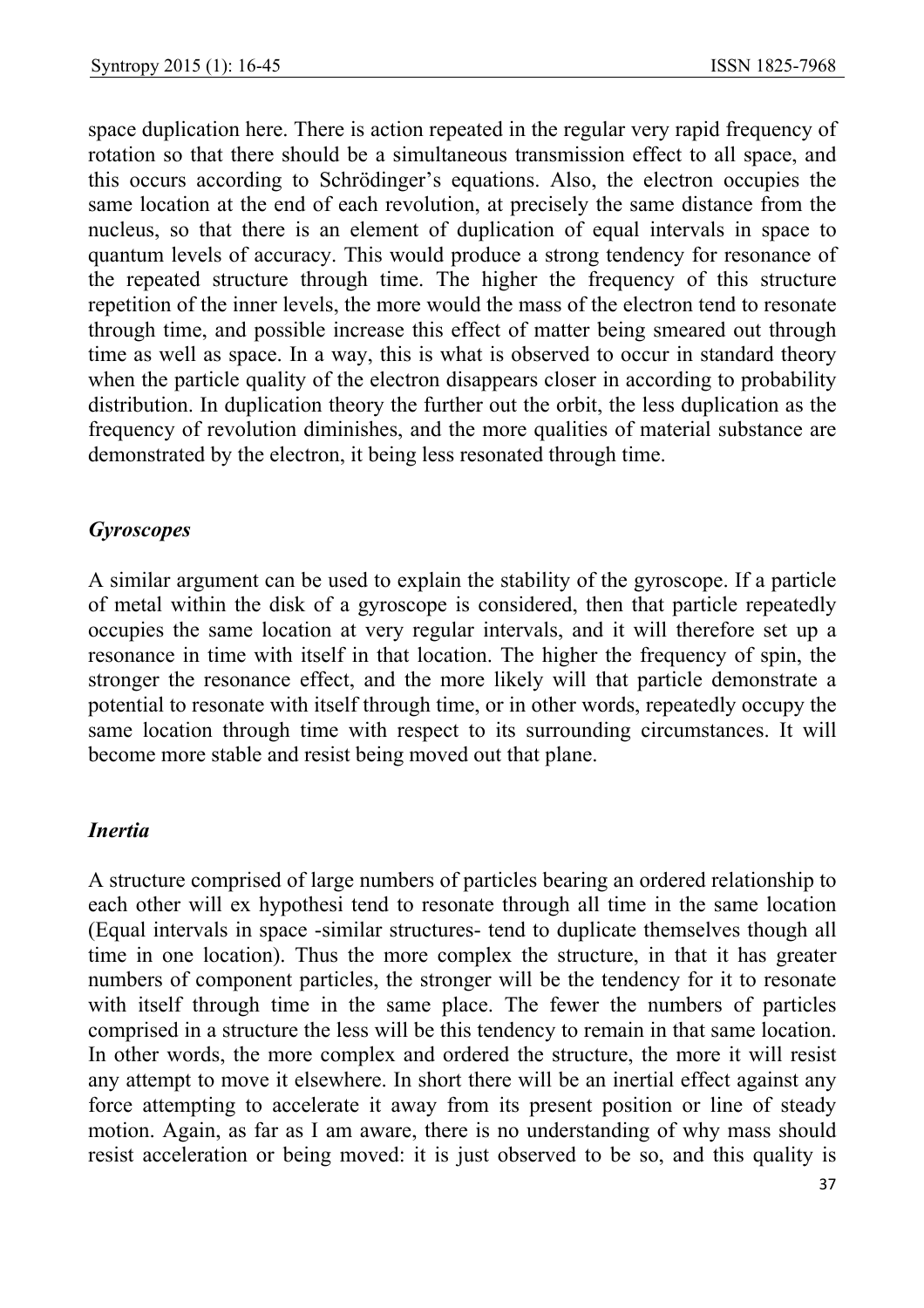described as inertia. It is just an observed given, although duplication theory would seem to be able to explain why it is so in terms of a more fundamental principle. In one of the sections in my web site on cosmology, I develop this definition of inertia to show how it might be directly connected with gravitation and how the latter might be emergent, rather than a fundamental force, but again this is beyond the remit of this paper, and is doubtless far too hubristic.

### **SUMMARY**

Duplication theory proposes that there is a principle of self-organisation which acts to increase form and order by duplicating similar structures. My view is that the reason for its existence and its prime function are to counter the opposite tendency of entropy under which disorder is increased. It is a vitalist hypothesis, and one of its most obvious applications which I have not covered at all, would be to render a relatively easy means of explanting how life started on Earth, or anywhere else for that matter, but I know little of biochemistry.

One of the founder figures of Quantum theory was Erwin Schrödinger, a man of inexhaustible curiosity, and he published a small booklet in 1945 "What is Life?" from which I quote as follows.

"*It appears that there are two different 'mechanisms' by which orderly events can be produced: the 'statistical mechanism', which produces 'Order from disorder', and the new-one, producing 'order from order'. To the unprejudiced mind, the second principle appears to be much simpler, much more plausible. No doubt it is. That is why the physicists were so proud to have fallen in with the other one, the 'Order from disorder' principle, which is actually followed in nature and which alone conveys an understanding of the great line of natural events, in the first place of their irreversibility. But we cannot expect that the 'Laws of Physics' derived from it suffice straightaway to explain the behaviour of living matter, whose most striking features are visibly based to a large extent on the 'Order from disorder' principle......* 

*We must therefore not be discouraged by the difficulty of interpreting life by the ordinary laws of physics. For that is just what is to be expected from the knowledge we have gained of the structure of living matter. We must be prepared to find a new type of physical law prevailing in it. Or, are we to term it a non-physical, not to say a super physical law? No, I do not think that. For the new principle that is involved is a genuinely physical one: it is in my opinion, nothing more else than the principle of quantum theory over again. To explain this, we have to go to some length including a refinement, not to say an amendment, of an assertion previously made, namely, that all physical laws are based on statistics.*"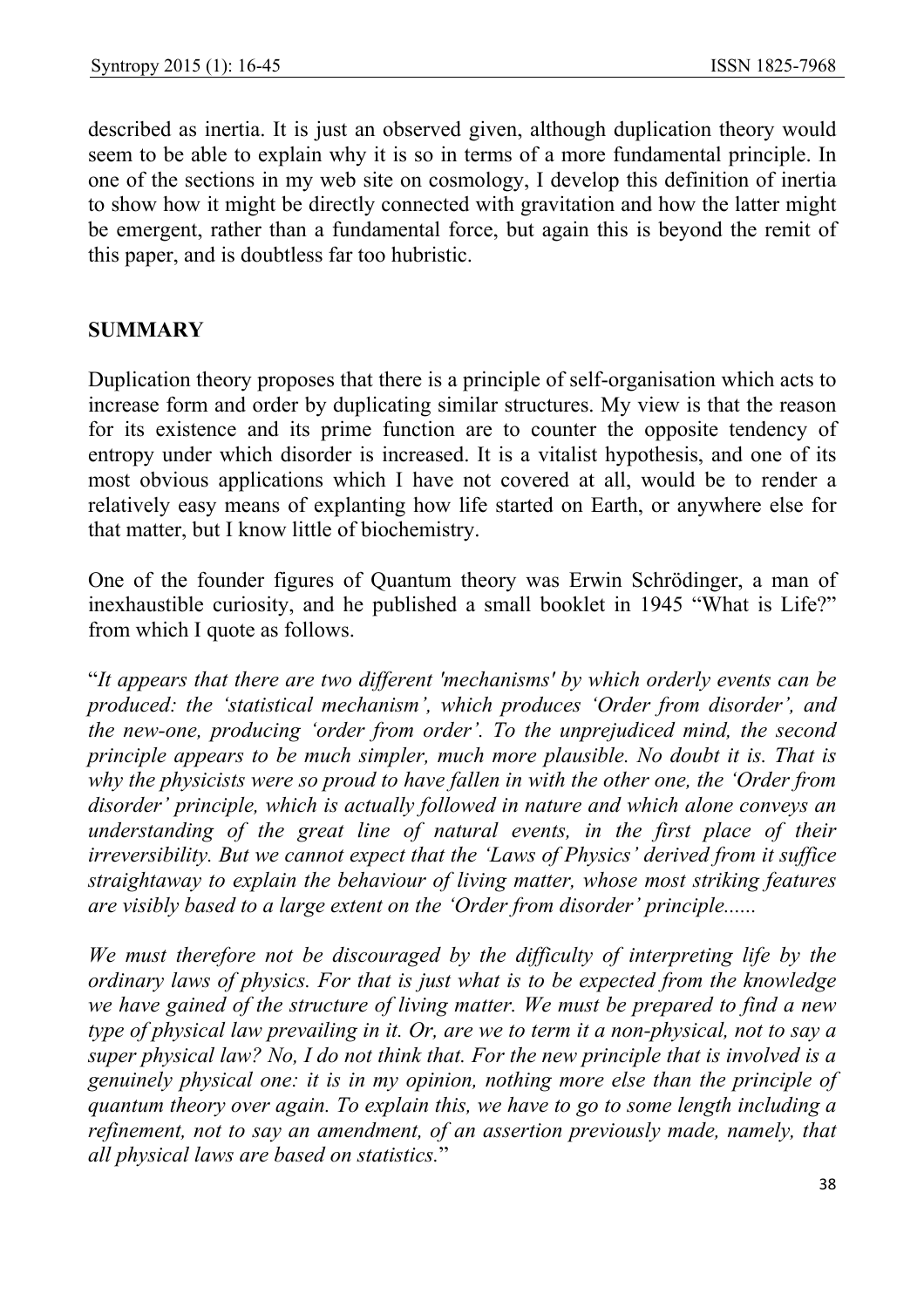Duplication theory is nothing if not an order from order principle and having read the above words in the book of such a great luminary of physics after I had produce the first early draft of the theory, I was much encouraged.

### **SUPPORT FROM THE WORK OF OTHERS**

A mathematical proof for the quantum interconnection of similar structures with special reference to psi exists in a paper by Arthur Chester (1981). The published paper of 22 pages is a condensation of a much longer paper of 700 pages which took its author 7 years to complete working on his own, separate from his career as a physicist working on lasers in industry. He was President of research for Hughes Research Laboratories in California, and specialised in lasers and fibre optics. The mathematical proof is very complex but the written explanations and conclusions are markedly similar to duplication theory, as indeed are the philosophical implications as set out in the long version which is not published. His work indicates mathematically that positive psi effects will diminish with tightened control; "*otherwise, the results would become sufficiently convincing to change the belief patterns of critics of psi.*"

He develops what he calls 'the inertia of beliefs', in his original paper, 'Similarity, A physical theory of psychic phenomena' (1979) in the following manner.

"*That is, if the outcome of an experiment will affect the spatial patterns of matter anywhere, through its effect on people's thought patterns, on their actions, or upon the physical movements of other matter, then a bias will be introduced into the probabilities of the experiment's possible outcomes. Experiments and other events will tend to turn out in such a way that they do not 'change the world' (i.e. alter its patterns). More specifically for this example, events will conspire so that people's belief patterns will not tend to change very rapidly. This may be described as an 'inertia' or constancy in beliefs. The events whose outcomes are thus affected may be almost of any kind of process...... psi experiments, magic rituals, or physical measurements of quantities.* 

*Perhaps the strongest support, or at least the most widely read of recently published works, to support duplication theory is Rupert Sheldrake's 'New Science of Life' (1981), mentioned earlier in the text above. I have been corresponding and meeting with Rupert regularly since 1983 when I first read his book. I give one quotation from his first book below to illustrate our similar conclusions albeit derived from very different approaches.* 

*If morphogenetic fields are responsible for the organisation and form of material systems, they must themselves have characteristic structures. So where do these field-*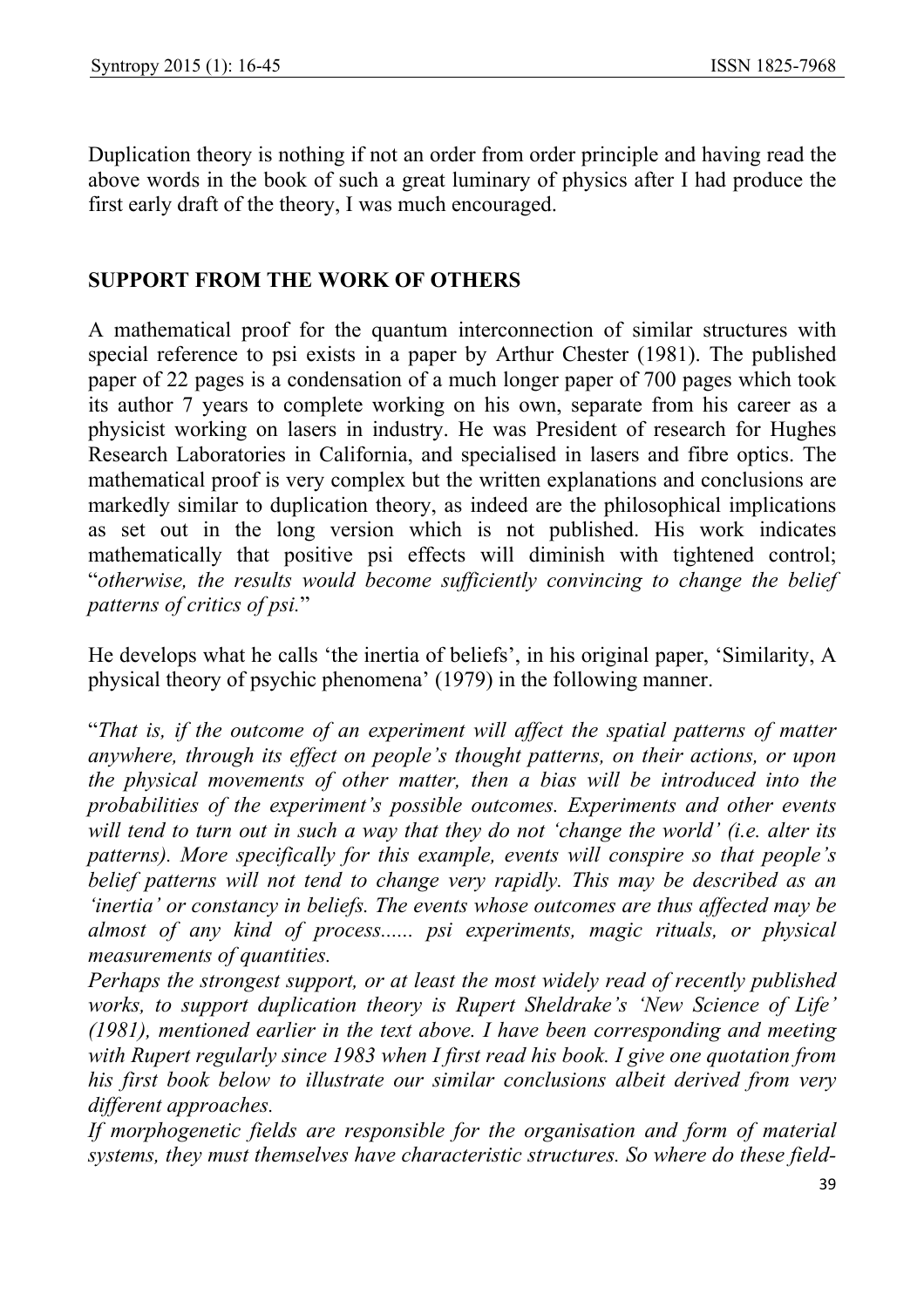*structures come from? The answer suggested is that they are derived from the morphogenetic fields associated with previous systems: the morphogenetic fields of all past systems become present to any subsequent similar systems by a cumulative influence which acts across both space and time. According to this hypothesis, systems are organised in the way they are because similar systems were organised that way in the past. For example, the molecules of a complex organic chemical crystallise in a characteristic pattern because the same substance crystallised that way before; a plant takes up the form characteristic of its species because past member of the species took up that form; and an animal acts instinctively in a particular manner because similar animals behaved like that previously. This hypothesis is concerned with the repetition of forms and patterns of organisation; the question of the origin of these forms and patterns lies outside its scope. This question can be answered in several different ways, but all of them seem to be equally compatible with the suggested means of repetition.*"

Both papers were produced separately without any reference to each other, although coincidentally the time of writing was about the same, which as Sheldrake has pointed out, might be expected ex hypothesi. Similarly Arthur Chester finished his long paper in October 1978 and the first properly typed draft of Duplication theory was finished in January 1979.

Sheldrake's second book, The Presence of the Past' (1988) made a further lasting impression on me, in particular his comments on the possibility that the great constants of physics might not be fixed and might be evolving with time. If this were so then the whole study of physics would be well overdue for a radical reappraisal. There is some astronomical research being carried out currently, part of whose function is to test for this possibility, the possible implications of which I have discussed in some detail on my website.

Physicist, J.S. Bell, published a theorem in 1966, showed in mathematical terms, that there can be a connection between distant events in the absence of any intermediary force or signal, and that this action at a distance will be simultaneous. This bears out the view of quantum theory that apparently indicates that there are no such things as separate parts in reality, but instead only intimately related phenomena inseparably bound up with each other. The problem with quantum theory is understanding how force at a distance can operate, and this problem was first faced inconclusively in the paradox of Einstein, Rosen and Podolsky, published in 1935. Bell's theorem was tested in the laboratory in 1974 by two Berkeley physicists, Freedman and Clauser, who managed to complete a successful correlation experiment on polarised photons, which vindicated Bell's theorem as far as quantum interconnectivity is concerned. Alain Aspect in Paris carried out successful experiments in 1982 and a host of others have followed, culminating in the work done by Anton Zeilinger mentioned above.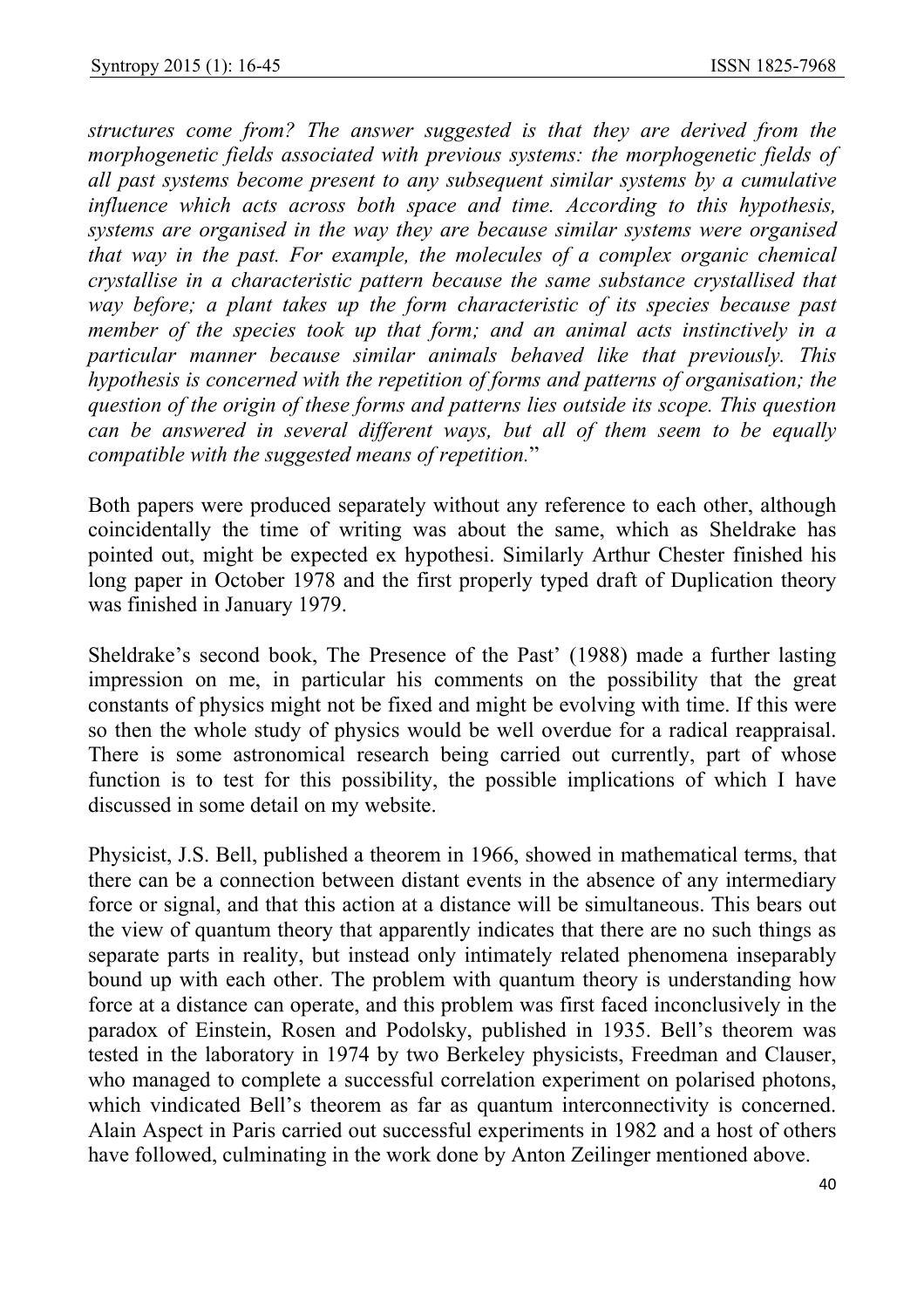A Psychiatrist, Ninian Marshall, in 1960, proposed a theory of 'Resonance Phenomena' as a physical explanation for precognition. This is summarised in Danah Zohar (1982) in her book 'Through the time barrier' as follows:

"*The gist of Marshall's theory was to make the leap from the proven ability of single neurons to respond to single quantum processes to hypothesising that there are:* 

- *1. A means whereby single quantum events (virtual transitions) can band together to build up a pattern and further:*
- *2. A means whereby the brain could magnify these microscopic quantum patterns into microscopic perceptions. He called these pattern forming and magnifying processes 'resonance phenomena', and he likened them to the kind of resonance effects which exist between oscillating objects such as tuning forks, or window panes vibrating in harmony with rattling railway lines. Phrasing his theory in terms of a Law of Resonance, he stated, 'Any two structures exert an influence on each other which tends to make them become more alike. The strength of this influence increases with the product of their complexity, and decreases with the difference between their patterns.'*

*Thus if there is any similarity between pattern formations in the brain and patterns building up in the virtual transitions of quantum phenomena, the increasing tendency towards a pattern amongst the virtual transitions (the theory holds) is going to create an increasing similarity in the patterns being built up in the brain's reverberating circuits. This concept is similar in many ways to Jung's synchronistic notion that 'like attracts like.' An event (subatomic in this case) is thought to act like a magnet drawing others into its own 'vibes' and thus building up a pattern which mirrors*  itself..... Thus Marshall proposes a physical theory of recognition based on the *brain's supposed ability to tune into the probability states of quantum virtual transitions and to experience, through resonance, a pattern formation which could mirror at a level accessible to consciousness any pattern formations amongst probabilistic events - if these exist.*"

Marshall's theory is strikingly similar if not almost identical, to the half of duplication theory that deals with the resonance of similar structures.

Eminent physicist David Bohm, in his book, 'Wholeness and the implicate Order' (1980), developed his ideas and his central theme of the unbroken wholeness of the totality of existence as an undivided flowing movement without borders. He examines a number of the same subjects as are analysed by duplication theory, and in particular, the concept of order, and he arrives at some conclusions which are remarkably similar to those of duplication theory, especially with regard to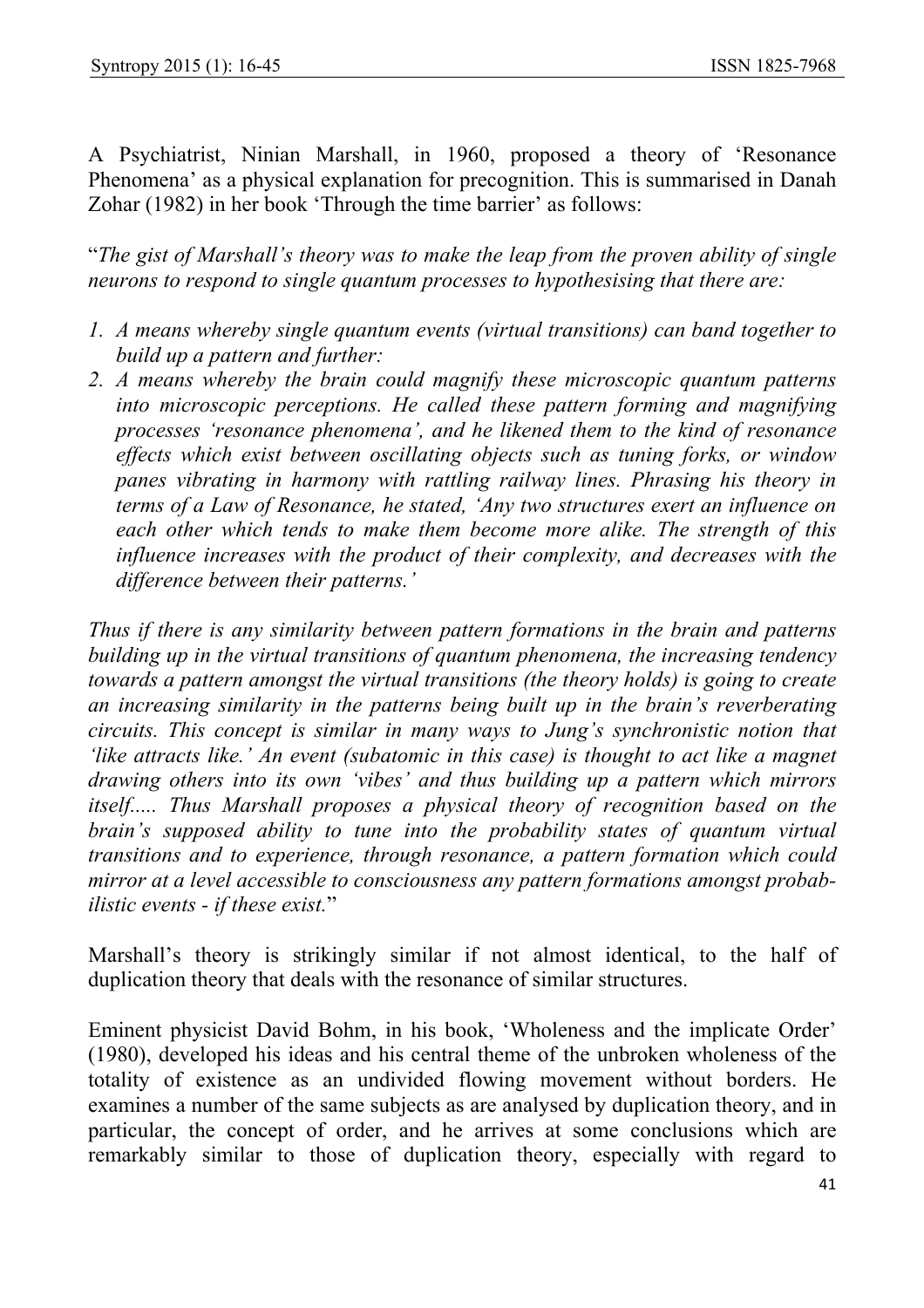consciousness, life and cosmology. Mechanistic order, the ordinary concept of order which we are familiar, he contrasts with his new concept implicate order where "*everything is enfolded into everything.*" He suggests that this implicate order is not manifest, nor "*something solid, tangible stable to the senses (or to our instruments).*" This putative law of implicate order would present a much more coherent account of the quantum properties of matter than does the traditional mechanistic order, and therefore the former concept is more fundamental than the latter. To give some further idea of the similarities between Bohm's work and duplication theory, a few further quotations from the latter are given as follows.

"*It is suggested here that this is the seed or nucleus of a very general way of perceiving order, i.e., to give attention to similar differences and different similarities... By thus introducing what is in effect the beginning of a hierarchy of similarities and differences, we can go on to curves of arbitrarily high degrees of order. As the degrees become infinitely high, we are able to describe what have commonly been called 'random' curves - such as those encountered in Brownian motion. This kind of curve is not determined by any finite number of steps. Nevertheless, it would not be appropriate to call it 'disordered', i.e., having no order whatsoever. Rather it has a certain kind of order, which is of an infinitely high degree...* 

*It is clear that thought, considered in this way as the response of memory, is basically mechanical in its order of operation. Either it is a repetition of some previously existent structure drawn from memory of else it is some combination of organisation of these memories into further structures of ideas and concepts, categories etc. These combinations may possess a certain kind of novelty resulting from the fortuitous interplay of elements of memory, but it is clear that such novelty is still essentially mechanical (like the new combinations appearing in a kaleidoscope).*"

Jon Taylor published a paper on precognition in 1995 in the journal of the SPR which was based on resonance of similar structures of firing synapses in the brain and which I saw at once was equivalent to Duplication theory. He had a very comprehensive and excellent paper in the PA journal published last year in 2014. He considers precognition to be the fundamental phenomenon of ESP and manifests as information transfer from the brain in the future to the same brain in the present. He notes that Bohm's theory of implicate order is compatible with his model and it suggests that if similar structures are created at different locations in space and time, the structures resonate with a tendency to become more similar to one another. He considers that there is possibility of contacts with other brains, and these contacts would occur either in real time or at different times. This is all very similar to Duplication theory and his explanation of how the intervention paradox is avoided via intuitive warnings is masterly. Although I do not contain any descriptions of ESP effects in this paper,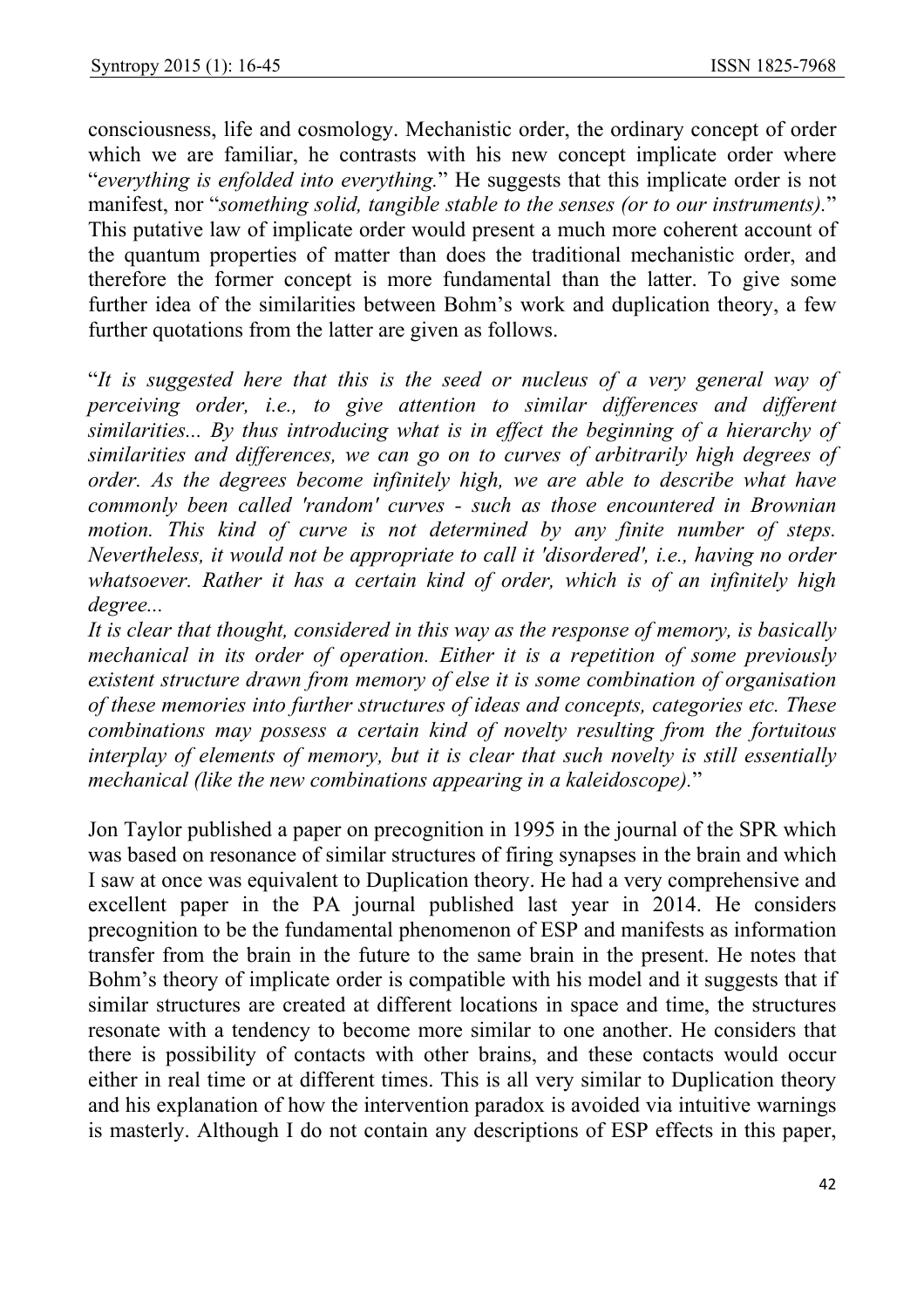my interpretation of precognition in earlier papers is very similar to Jon Taylor's rationale and we have communicated sporadically over the years.

Experiments were carried out in 2004 and later again in 2007 by Rita Pizzi of Milan University, in department of information technologies. This was reported a number of times but most recently at the SSE meeting at Viterbo in 2009: '*Evidence of neuron sensitivity to ultra-weak electromagnetic fields.*' Her team cultured brain tissue (human neural stem cells) on to micro electrode arrays connected to amplifiers, oscilloscopes and recording equipment. When low power laser light was fired on to a sample in a bowl at regular intervals, another similar bowl of neurons, responded in a similar fashion to the burst of laser stimulation, even though the latter was shielded within a thick aluminium cylinder, the whole system encased in a brass Faraday cage. The latter was to minimise any external EM radiation from the external supply. When ordinary LED light was used, there was no such resonance effect. Their observations stated:

"*We concluded that the phenomenon should not be due to the laser itself but to an electromagnetic field coming from the laser supply circuit. Neurons appear to receive and amplify a signal whose value through the air, measured with a filar antenna (suitable to detect electromagnetic frequencies), and before reaching the Faraday cage, is under 2mV (sensitivity threshold of our oscilloscope). The value of the electric field under the double Faraday cage is under the sensitivity of our instrumentation but is estimated to be at least one order of magnitude less. It must be stressed that in order to cause an action potential (spike), a neuron needs to be stimulated inside the cell with a 30 mV pulse. In order to evaluate the intensity of the magnetic field we used a high-sensitive Gaussmeter, whose sensitivity threshold is around 70 µG. The laser supply circuit, when turned on, generates in the near of the Gaussmeter around 0.002 G, but when moving away the Gaussmeter beyond 30 cm, the field intensity gets under the Gaussmeter sensitivity. During the experiments the laser circuit was at least 50 cm far. We could not assess the intensity of the magnetic field (if any) received by the neurons during the experiments because it is so weak that it gets under both the oscilloscope and the Gaussmeter sensitivity.*"

No explanation has been satisfactorily found yet for this effect, and the controversial results appear to have been somewhat ignored thus far, although Pizzi is waiting for a similar experiment to be carried out by another university to further investigate and to produce an explanation for this apparently anomalous result. Since laser light is far more ordered than LED light and the neurons are highly complex, this result is reconcilable with duplication theory, but which it is not by current belief patterns.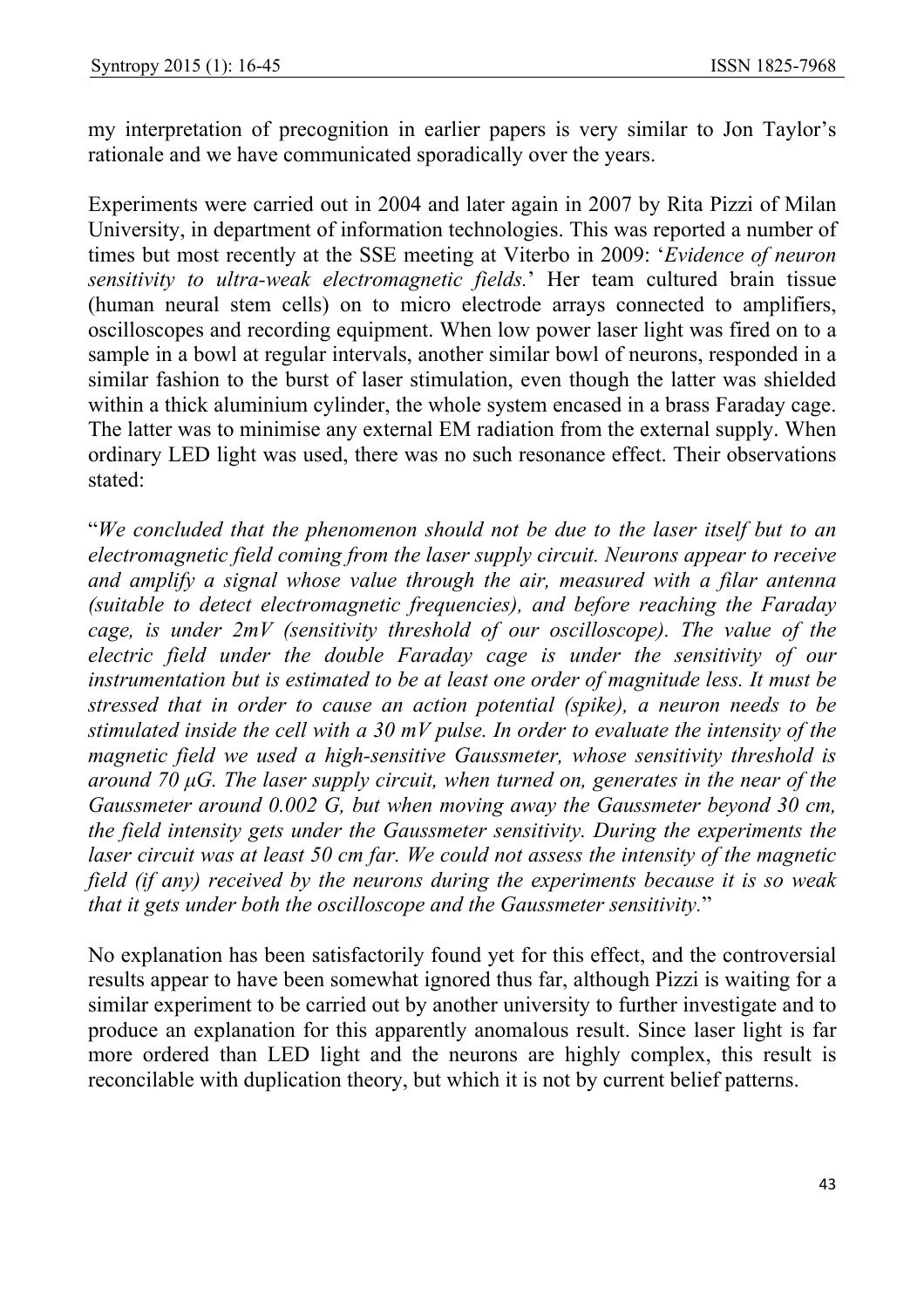# *Conclusion*

Duplication theory is radical in approach but the author finds some comfort from the number of other theories described above which are based on similar considerations. He also derives satisfaction from the manner in which the theory can be applied to explain a number of disparate phenomena, some of which are familiar and apparently easily explained and some others which are not. A more detailed version of the above may be found on the author's web site (www.mindandemory.net). This includes further implications of the theory describing its similarities to the Absorber Theory of Feynmann and Wheeler (1945) which deals with the possibilities of force at a distance without the involvement of the concept of the photon an exchange particle. It also takes further the development of the possible applications of the theory to the clarification of inertia.

# **REFERENCES**

- − Baddely A. D., *The Psychology of Memory*. Harper & Row New York, 1976
- − Bell J. S., Review Modern Physics, vol. 38, p.47, 1966
- − Bohm D., *Wholeness & the Implicate Order*. Routledge Kegan Paul, 1980
- − Chester A. N. *A Physical Theory of Psi based on Similarity Psychoenergetics*. Vol. 4. nu. 2, P. 89-111 1981
- − Einstein, Rosen, Podolsky, Physics Review, Vol. 47, 1966
- − Greaves N., *Duplication Theory*: Journal of Scientific & Medical Network, December 1988
- − Greaves N., *The Problem of Repeatability or do the Laws of Nature evolve*? Review of the Society for Psychical Research 1999
- − Hadamard J., *The Psychology of Invention in the Mathematical Field*, Princeton University Press, 1949
- − Koestler A., *The Act of Creation*. Hutchison 1964
- − Koestler A., *The Ghost in the Machine*. Hutchison 1967 Duncan, New Haven, 1890
- − Marshall N., *ESP and Memory: a Physical Theory*, British Journal for the Philosophy of Science vol X. 1960
- − Montmasson J.M., *Invention of the Unconsciousness*. Routledge Kegan Paul London p.77, 1931
- − Nicolis G., *Prigogine Self Organisation in Nonequilibrium Systems*, Wiley-Interscience, New York, 1977
- − Pizzi, R. et al., *Behaviour of living human neural networks on microelectrode*. Proc. Nanotechnology Conference and Trade Show 2004, Boston 7-11 March 2004.